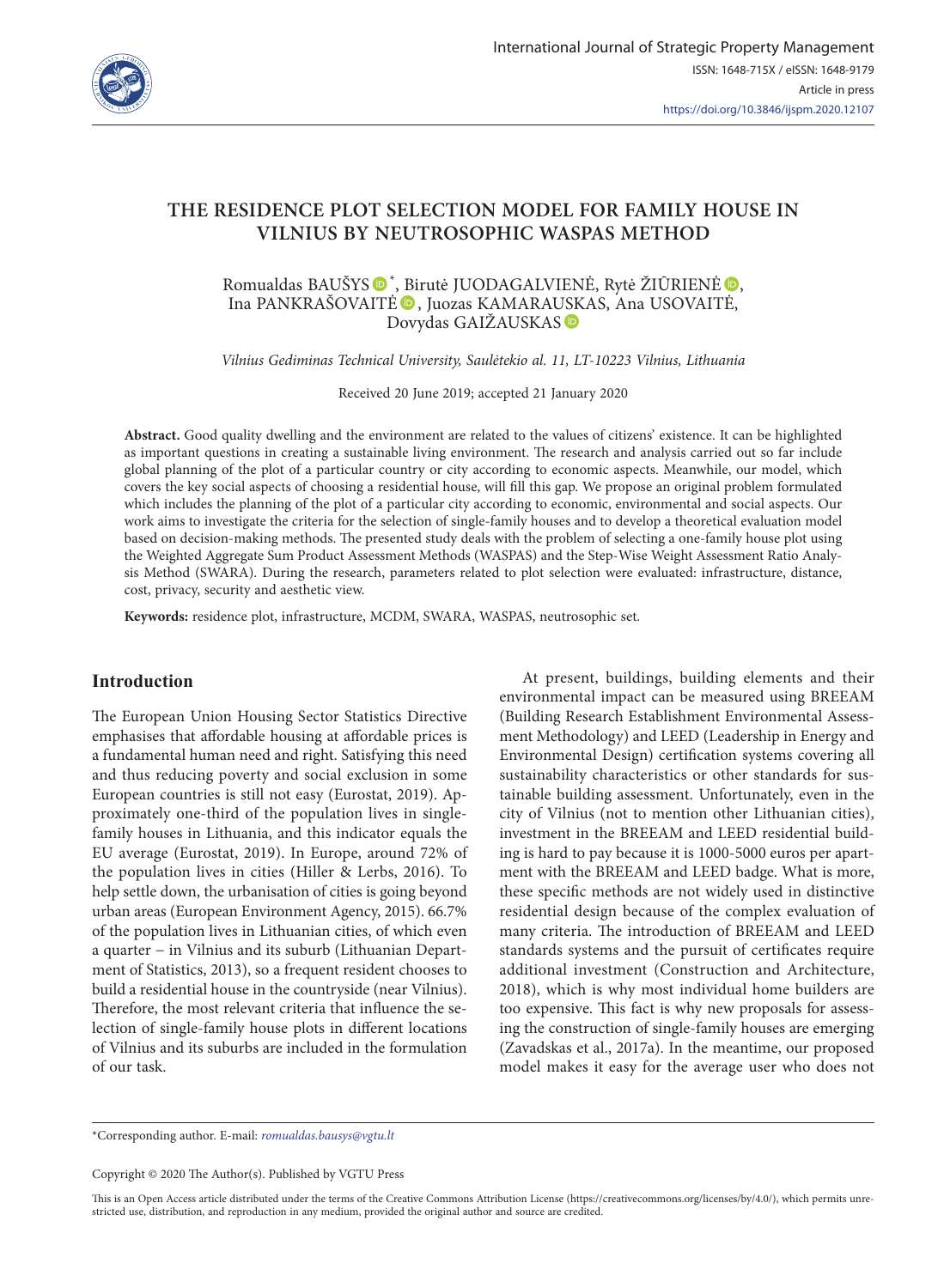have special construction education to solve the problem of a site selection.

Analysts at Ober-Haus, a major real estate services company in Lithuania and the Baltic region, providing professional house, flat and land-plot search services highlight the growing demand for individual land-plots (Ober-Haus, 2019). This company captures demand growth in Lithuania: purchasing of land-plot in Lithuania increased by 83% compared to 2009. Among the reasons are a lack of alternatives and a small price difference between a house and a flat. The company's analysts emphasise that a well-chosen plot is a great real estate investment. As a result, our proposed theoretical approach to site selection may be applicable to other European cities.

There is no doubt − own house is one of the biggest dreams of the people in Lithuania. Already today, most people buy and build houses, assessing their real possibilities. Research carried out over two decades ago analysed citizens' intuitive choice of housing environment and justified price dependence on the type of landscape (Luttik, 2000). What kind of house and place to choose to improve the quality of life and not reduce it? For Lithuanians, as well as for the majority of residents of other countries, the quality housing purchased is equivalent to a successful and long-term investment (Kaklauskas et al., 2018a). A citizen who owns a land-plot for a single-family home can live in that environment for the rest of his life, and future generations often inherit it. Consequently, landplot selection is no less important than the materials and constructions of the future house (Ortiz et al., 2016), energy use (Kaoula & Bouchair, 2020), environmental impact (Motuzienė et al., 2016; Petrovic et al., 2019). Before starting the building of a house, a land-plot is selected/ purchased: in the city, on the border of the city or outside the city. It often takes several years to find a land-plot for building a house trying to evaluate the infrastructure (Saidi et al., 2018), distance from the city center or workplace (Acheampong, 2018; Guidon et al., 2019), transport systems, communications (Saidi et al., 2018). Also, citizen choice is influenced by the structure of cities (Acheampong, 2018), the changing composition of their families (Fatmi & Habib, 2018), a land-use change associated with spatial planning (Solecka et al., 2017). The pursuit of housing privacy, security, and aesthetic representations of the environment in research are presented as distinct social dimensions that affect the well-being of the population (Tao, 2018; Zamani et al., 2018). Most scientific articles on the house or plot selection assess 1−3 criteria, such as the development of a public transport network (Erdogan & Kaya, 2019), landscape, distance to the workplace, or merely assessing citizens health rehabilitation. A study covering the economic, environmental and social (with emphasis on the latter) selection criteria was not widely developed. We propose a complex theoretical model for the selection of a single-family house plot. Our proposed model combines all the current most popular aspects, covering the anchors of sustainability: social, environmental and economic.

Thus, plot selection can be identified as an important area requiring specific consideration. As researches do not distinguish single-family house plots as a separate element – very important for the citizen intending to build a house − this task can be described as an actual procedure for engineering design and practical implementation (Mardani et al., 2017; Kaklauskas et al., 2018b; Kokaraki et al., 2019).

The selection process is a typical problem of multicriteria decision-making methods (MCDM) to reduce the number of possible alternatives for the final choice. MCDM approaches measure not only conflicting criteria (Si et al., 2016) but also integrate sustainability aspects: economic, environmental and social (Mohammed et al., 2019). Different MCDM approaches may be chosen for solving sustainability tasks. For example, Zavadskas et al. (2019) proposed a new methodology for assessing the safety of public parks, which includes a sustainable solution to determine the set of public parks according to their level of safety. The combination of Analytical Hierarch Process (AHP) and Technique for Order Preference by Similarity to Ideal Solution (TOPSIS) has been adapted to determine suitable locations for wind farms (Konstantinos et al., 2019). The Weight Aggregated Sum Product Assessment Methods (WASPAS), previously presented by Zavadskas et al. (2012), is used to solve different tasks: evaluating supplier services (Pamucar et al., 2019), developing a model for identifying critical information infrastructure (Turskis et al., 2019b), improving the quality of life (Baušys & Blackhead, 2017), addressing the problem of local gathering (Chen et al., 2018) and others.

The development and application of WASPAS are analysed and systematised (Mardani et al., 2017, 2018), and various extensions are created for solving different tasks (Peng & Dai, 2017; Mishra & Rani 2018; Bausys et al., 2019). Because the plot selection problem can be identified as a city or country sustainability problem, the WASPAS approach with neutrosophic kits, often used in solving similar problems, is proposed to address this challenge (Nie et al., 2017; Stević et al., 2018; Chen et al., 2018).

Several methods are used to solve criteria problems: AHP, ANP, entropy and SWARA. The SWARA method has an advantage over the classic AHP and other methods. The SWARA method is designed for group decision making and is easy to understand for novice users as well (Keršulienė et al., 2010). Besides, it can predict expert opinions based on the relative weight of each criterion and does not require any comparative scale, such as the Saaty scale. A review paper exploring the hybrid SWARA and WASPAS approaches that evaluate criteria and alternatives have become an impetus for this combination of approaches (Mardani et al., 2017).

The article is organised as follows: section 1 provides an overview of the literature, a problem formulated in section 2, a methodology for evaluation of residential plot selection in Vilnius city described in section 3; section 4 describes the application of the proposed methodology in Vilnius (Lithuania). Finally, discussions and conclusions are made.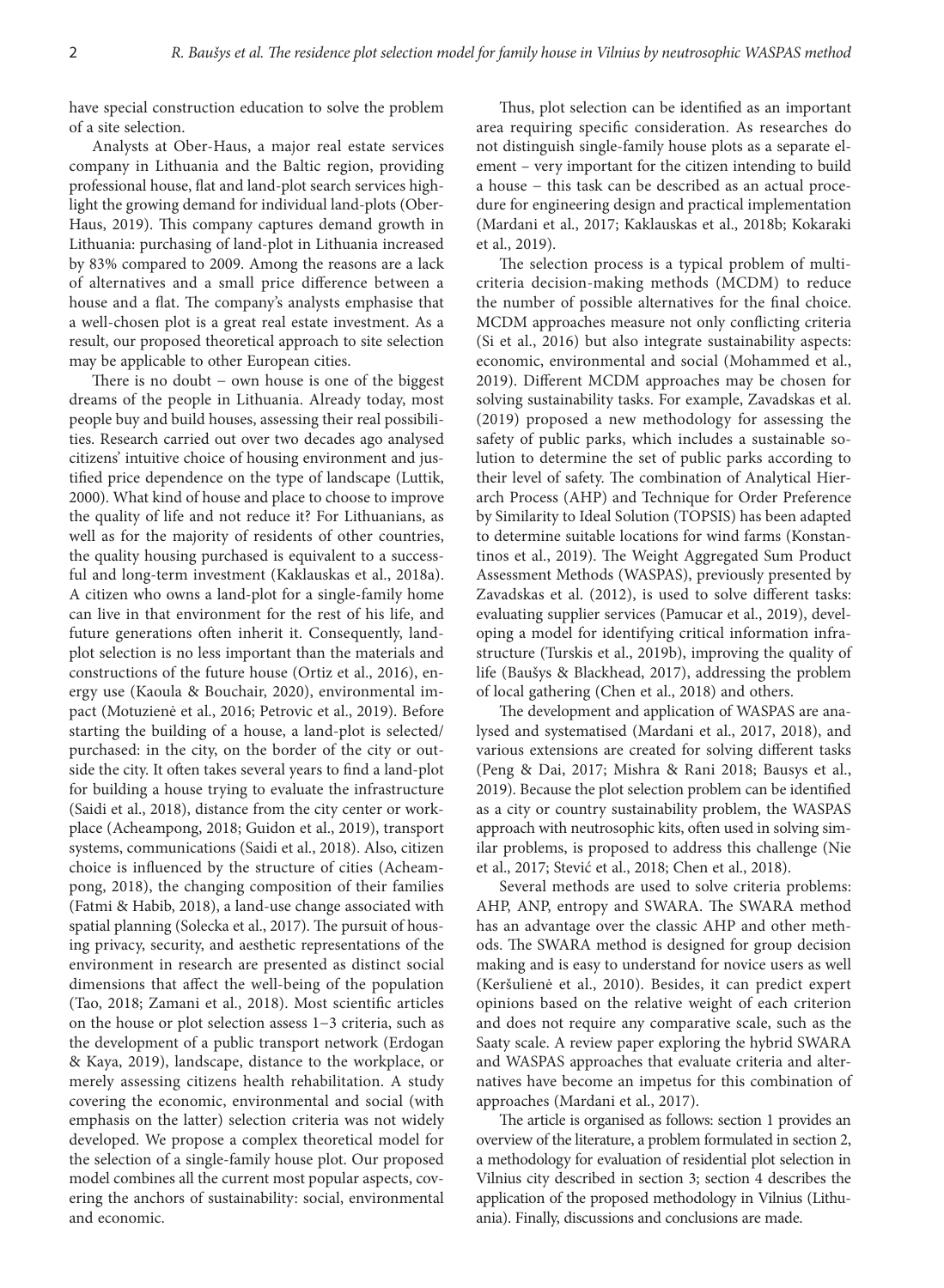## **1. Literature review**

Different processes take place in stages. Acquisition of housing starts from the location and plot selection. If one of the biggest influences on the choice of place of residence was the infrastructure 10−20 years ago, this aspect becomes less significant in the present time as the number of cars in families increases (Baušys & Juodagalvienė, 2017; Acheampong, 2018). Environmental pollution becomes more relevant (Kerimray et al., 2018), proximity to nature, projected global development of adjacent areas (Fatmi & Habib, 2018; Tao, 2018).

The concept of sustainable development, including social, environmental and economic characteristics, fully describes the needs of the present and does not threaten future needs (Zavadskas et al., 2017b; Soflaei et al., 2017; Dahmen et al., 2018). Although the economic aspect of sustainability is still a major part of the construction industry, the importance of social sustainability is increasing (Kamali & Hewage, 2017; Karami et al., 2017).

Assessment of urban sustainability is a complex process due to rapid urban growth, which is increasingly harming the environment (Kaklauskas et al., 2018b; Martínez-Bravo et al., 2019). Spanish scientists suggest simplifying sustainability assessments by dividing urban structures into smaller parts (Braulio-Gonzalo et al., 2018). In England, a sustainable housing development strategy is related to neighbourhood planning. This strategy has helped citizens understand the importance of housing needs (Bradley & Sparling, 2017). Urban development is increasingly influenced by construction cycles in developed countries and especially in Europe. Based on macroeconomics and taking into account the 12 contextual indicators that assess the main social and demographic characteristics, researchers found that the number of building permits per resident (one of the most sensitive indicators) correlates with the national economy (Cecchini et al., 2019).

Practically all citizens, who are interested in the recommendations of proper planning and layout of a private house, i.e. orientation of the living room, bedrooms, kitchen and other rooms, can choose the right project. Most potential economy-class residents choose repetitive or repetitive (redesigned) house designs because of their cost. Although scientists have found that existing singlefamily houses are oriented in the desired direction, despite the random orientation of the land-plot (Almumar, 2019), choosing a small land-plot can become a problem. Studies have been carried out to determine the limitations of the plot and its built-up area to pay attention to landscape and flora preserving as part of the recreational land-plot is dedicated to relaxation and quality of life. Through a questionnaire survey and observations, researchers investigated the impact of landscape design on home prices in urban areas. They concluded that the perception of quality and quality in landscape design would be applied to residential development (Hussain et al., 2014). The size, position and environmental features of the selected land-plot can influence the thermal comfort of the future house and the energy savings due to sun exposure in the world (Almumar, 2019). Also, studies are still ongoing to compare housing prices in apartment buildings and detached houses (Holmes et al., 2019) by analysing housing information in future recession periods (Christiansen et al., 2019).

Land use is very important when buying a land-plot. When looking for a land-plot, the Lithuanian buyer encounters not only the plots of a household but also those of the agricultural or garden community use. The difference in land prices depending on land use will be significant if other conditions (engineering networks, infrastructure, environment, etc.) are similar. In most cases, plot sellers set prices based on ongoing urban development and projections of suburban housing zoning (Solecka et al., 2017; Widjonarko, 2018).

Multi-criteria decision-making methods (MCDMs) are used to help individuals or project teams to choose the best alternative, taking into account a variety of factors (Kaklauskas et al., 2018a). Selection of a plot for the construction of a single house shows a compromise among different variants. Analogous problems with hesitant fuzzy information are proposed to be solved by WASPAS (Mishra et al., 2019).

Decision-makers could use a variety of multi-criteria methods to determine the best case for plot selection. These methods are used for design solutions of various types of architecture, engineering and construction projects (Džiugaitė-Tumėnienė et al., 2017; Zavadskas et al., 2019; Turskis et al., 2019a). In practice, people can implement practically all engineering solutions related to quantification. The need for qualitative assessment remains relevant for their data information. Compared to traditional methods, it is easier to evaluate elements such as justice, qualitative variables and social aspects using MCDM methods (Baušys et al., 2008; Yazdani-Chamzini et al., 2017; Sierra et al., 2018; Invidiata et al., 2018; Yan et al., 2019).

The literature review shows that, despite the existing global urban planning indicators, new sets of criteria are being sought, taking into account social and demographic characteristics. Researchers emphasise that there are no pre-defined social criteria in all contexts, and existing research can only be used as a reference (Vanclay, 2002; Valdes-Vasquez & Klotz, 2013). Based on criteria provided by other scientists, we can create a set of criteria that will address sustainability aspects (emphasising social) that influence the choice of land-plot for a single-family house in a city or suburb of Vilnius.

# **2. Problem formulation for the selection of the place of construction for the single-family house**

In this section, we will discuss issues related to economic, environmental and social aspects to select the most rational plot for a single-family house. Depending on the architectural solutions, the houses are divided into three classes: economical, medium and luxury. Plots can be divided into the same classes as houses, so it is important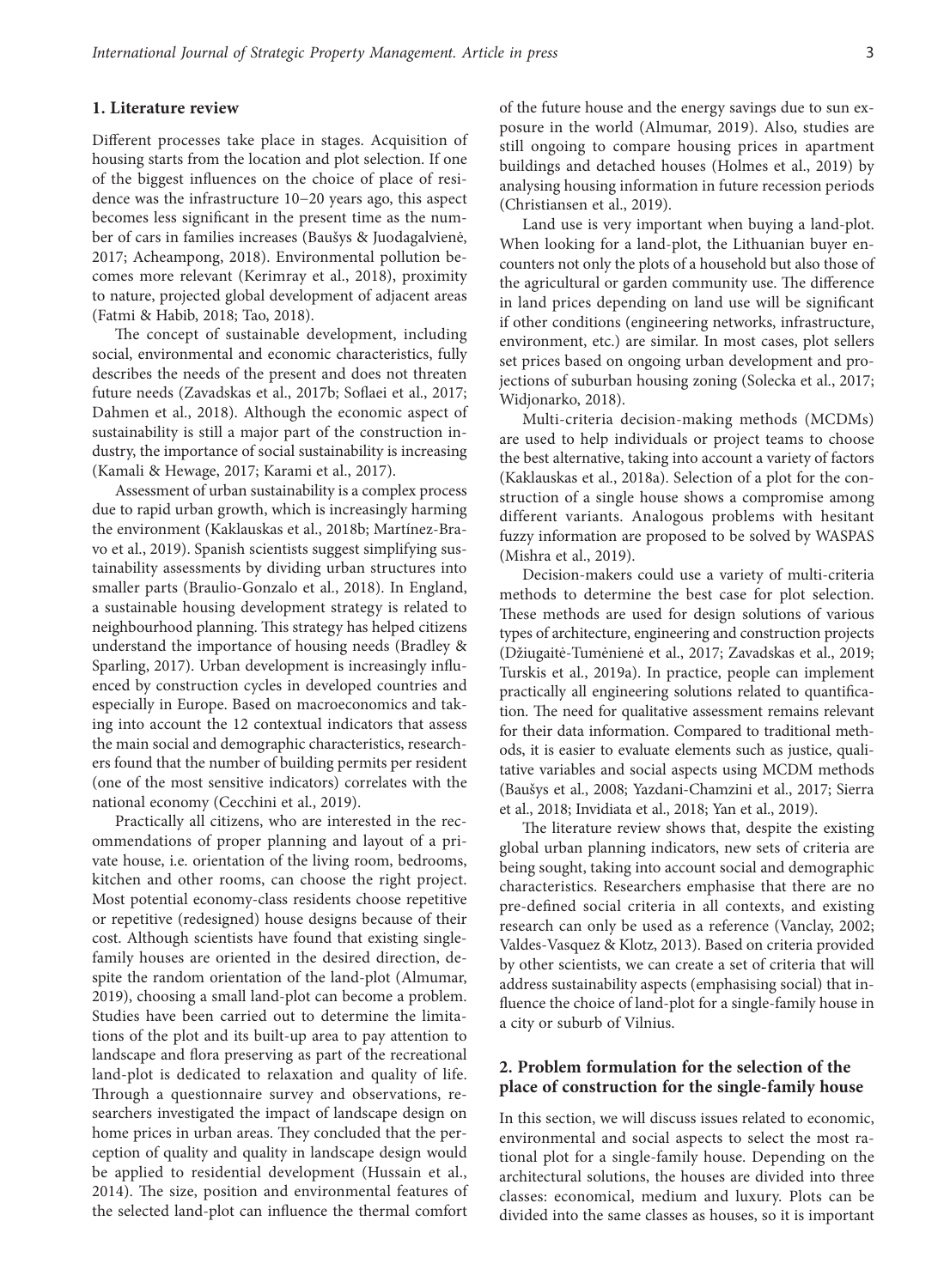to buy a land-plot depending on your investment in the future house. The client selected for the research works in the Vilnius city; his family consists of 3−5 persons, the living area of the planned building is  $120-150$  m<sup>2</sup>. To determine what criteria are most relevant to our research, we have reviewed the analysis of problem-solving.

Some residents in the city who want privacy searches a plot in a suburb or even a remote area which is far from roads and amenities; others want at least a minimum, and a third maximum infrastructure. However, the majority of modern society is increasingly dependent on critical infrastructure: energy distribution, telecommunications and IT (Saidi et al., 2018). Urban development undergoing because of urbanisation is changing the dynamics of agricultural land transformation. Research conducted by researchers using the spatial transformation method predicts new residential areas in the suburbs (Solecka et al., 2017). Infrastructure forecasting and management (Van der Duin & Ligtvoet, 2019) has been conducted through interviews with different suppliers and adaptation to the type of innovation. Occasionally, the country's urban development policy does not work: planning does not match the interdependence between housing and the labour market, disregards the demand of the population, and stops potential infrastructure development (Cheshire, 2018). Also, vehicle growth, cycling and walking trails affect various business areas (e.g. parcel delivery) associated with urban road infrastructure (Allen et al., 2018).

41% of Europeans live in urban centres (European Environment Agency, 2015). The market of individual houses is currently experiencing a real renaissance: the number of transactions in Vilnius and Vilnius region is equivalent to transactions made during the real estate boom: in 2019 January the number of land-plots sold is 29% higher than in the first month of the previous year (Vilnius Plan, 2018). The Vilnius City (area 401 sq. km; 536 692 inhabitants) municipal general plan includes the objectives of spatial structure improvement: to preserve the peculiarity of the city related to cultural heritage and to give priority to the creation of a compact city in the central and middle zones by developing public social, transport infrastructure and system of greenery (Vilnius Plan, 2018). The city of Vilnius is not able to create infrastructure in all of the people's desired suburbs, for that purpose, the Municipal Infrastructure Development Law (Law on Municipal Infrastructure Development of the Republic of Lithuania, 2018, effective from 1 January 2020) has been prepared.

Peculiarities of residential place (location, size, purpose, neighbourhood, etc.) are important for the future potential of environmental technologies. The planned housing development is projected by applying a land plot cost of the investment calculation algorithm and evaluating land investments (Kulakov & Baronin, 2017). Changes in the distribution of the population form a rise in housing prices, and thus land-plot prices. As the population grows, land prices in major cities are increasing, and price models are changing at their margins (Widjonarko, 2018).

A set of variables has been developed that takes into account changes in land purpose and use (Glumac et al., 2019). Infrastructure development, planned transport investments have been found to add value to the economic development zone and increase the prices of private plots (Bujanda & Fullerton, 2017). Housing choices and price fluctuations in the country are influenced by government policies and market economy structuring (Gallent et al., 2019).

Demand for private clients and even accession to the EU in countries such as Poland, Romania and Estonia were determined by changing social and economic development (Bórawski et al., 2019). There are countries in Europe (including Lithuania) where individual houses can be built on agricultural land. In Poland, after the acquisition of cheaper land plots in agricultural areas, the reorganisation of the purpose of the plots was started (Solecka et al., 2017).

The price of a plot in Vilnius remains relatively high compared to other Lithuanian cities, despite air pollution (Zavadskas et al., 2018). This fact is true that air pollution in Vilnius did not reach the same level as in major European cities, where air pollution levels have a significant impact on the location of housing and land prices (Martínez-Bravo et al., 2019; Caravaggio et al., 2019). However, in Vilnius and its suburbs, air pollution is different, depending on motorised transport (80−90%) and stationary and mobile industry. As the traffic flows are closer to the city centre, pollution is the highest. In our study, the distance to the boundary of Vilnius city is evaluated, which reflects the air pollution. Therefore this feature is not considered as a separate one.

According to construction experts, the price of the plot should be 20−30% of the value of the house. For the construction of a single house, the majority of Vilnius residents choose plots of 6−10 areas. But some people have the most important aspect of living environment (forest, lake). Therefore, in this case, a cheaper but larger plot (over ten ares) is often chosen. In our study, plot prices are taken from free information provided by the most visited real estate portal in Lithuania (Aruodas, 2019). Part of the metropolitan population is looking for housing in suburban or remote areas where the cost of living is lower, without taking into account transport costs. Due to the relocation of the population to the suburbs, highways are being built, and criteria for assessing sustainable transit development are being developed (Wey et al., 2016). With a plot of land, i.e. distance from certain points of concentration of infrastructure, there are also aspects of life such as the delivery of goods, garbage collection and so on (Allen et al., 2018; Hidalgo et al., 2018). Some scientists believe that transport costs are not the main factor in choosing where to live, and its role depends on the characteristics of respondents, such as travel behaviour, residential history, and respondent characteristics (Humphreys & Ahern, 2017). In Vilnius, like other European cities, traffic jams occur during the morning and the evening peak. According to Lithuanian statistics, one of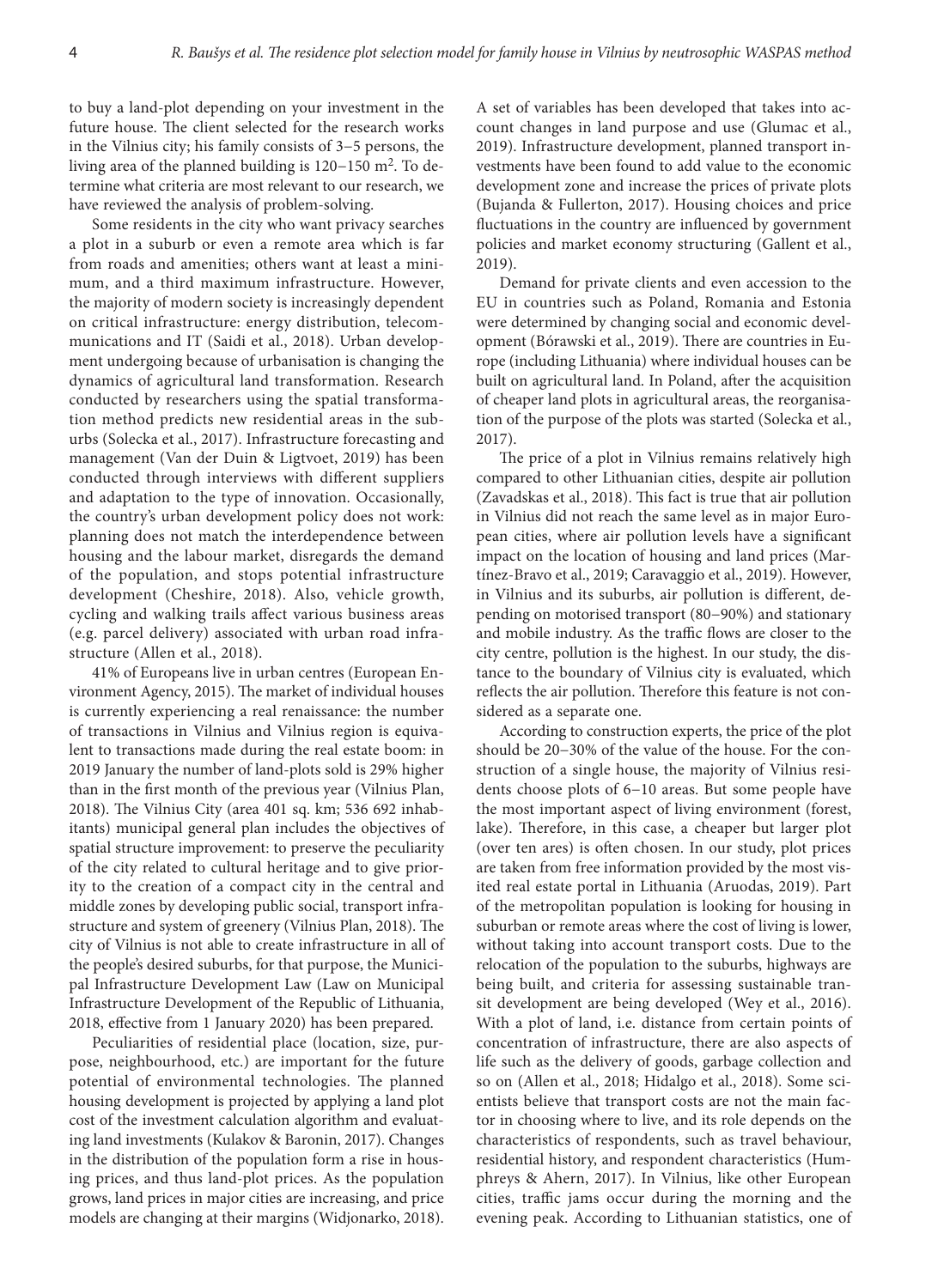the reasons is the increasing number of vehicles. To solve the problem, specialists recommend choosing the public transport of the capital, bicycles, planning joint (with family members, coworkers) car trips, providing more rational routes. According to the data of 2017, about 340 thousand cars, of which 130 thousand from suburbs. The city of Vilnius chosen for our research is of asymmetric shape. Therefore the distance to its boundary has been selected for the evaluation of the distance to the city. If the plot is within the city, the distance to the nearest four-lane street is expected.

An important aspect of site selection is the potential constraints: trunk gas, high-voltage power lines, or objects included in general district plans. The land of the Garden Community is intended for agricultural purposes, but it is possible to build a dwelling house on such a plot. In this case, the cost will be lower as there is no need for spatial planning and other documents. But there are minuses: a small area plot, narrow access streets, problematic installation of water supply or sewerage, the electrical input is low power. Because a small garden house can be built without changing the purpose of the garden plot, which does not prohibit year-round living, some citizens choose this option. Bigger buyers choose parcels with a homeownership purpose, while smaller ones prefer a garden parcel. That was taken into account when selecting the plots, from which we formed two groups of plots for sale.

The privacy is also very important criteria. Everyone has the right to respect for his or her private life, home and communication (European Union Agency for Fundamental Rights, 2019; Milić & Zhou, 2018). Residential privacy issues are addressed in research in different scientific fields. Tao (2018) conducted a research study on the impact of residential housing on living conditions. It defines the concept of privacy and states that personal privacy has four types: solitude, intimacy, anonymity and reserve, which can affect people's level of satisfaction. It has been concluded that government policy, as well as housing, has an impact on the housing privacy of the population. Housing privacy is defined as an autonomous and private area, and a lack of privacy can lead to negative side effects on emotional reactions. Living in a single house in many countries is becoming a trend towards privacy (Gugul et al., 2018).

Today, in Lithuania, developers of new quarters are increasingly turning to the needs of modern consumers, tired of the city and the eyes of neighbours, offering them more privacy. Architects are constantly looking for ingenious solutions to the problem of overcrowded settlements and sun-blocking blocks of flats, creating smaller and more remote settlements. In search of the right plot, the potential of privacy and aesthetics can only be predicted for existing and future neighbours, infrastructure changes and similar aspects. The choice of the plot place is much dependent on the crime situation in a particular district of the city (Marques et al., 2018). The security problem could be solved by installing a security system. According to the survey data, only 29% of people in Lithuania have a security system (Construction portal ASA.LT, 2017) together with all dwellings. Today, with a huge supply of security systems, the choice depends on the funds invested. That's how much money you will have to invest in security depends on where the housing will be located, i.e. how fast the security team will be able to arrive in case of an alarm. Therefore, in the study, the potential of security, privacy and aesthetics is determined by the location of the plot about the city of Vilnius and by assessing the elements of the environment: whether it is a garden plot, a residential quarter or a country area. Also, the nearby forest, lake and other aesthetic accents are appreciated.

The aesthetic view of the plot is characterised by water, forests, agricultural areas, settlements, infrastructure objects and used/abandoned land. When planning a dwelling, contextuality is also important – the harmony between landscape and buildings. The aesthetic appearance of the future house (Zavadskas et al., 2017a) is no less important for the convenience of use and the cost of the plot and construction. When choosing a plot, the aesthetics of the environment and the house elements can be predicted in advance. Apart from the landscape bordering on the land, the neighbourhood of the adjacent plots is important, and the prospects for change are: whether there will be old houses, whether settlers or nature surrounding the plot will be untouched, whether there will be blocks of flats or even commercial buildings.

One of the biggest advantages of individual houses is space. Only in towns or former garden communities, the plots of houses are small, while further away from the city it is easy to find a spacious plot that will accommodate both the house and the gazebo and a greenhouse, and will still be filled with local entertainment. Today, even in the country regions appear more modern homes with all amenities, fast internet access and convenient access. A very important aspect when choosing a plot is its orientation towards the countries of the world (north-east-westsouth). Plots that can be accessed from the north or east can be more attractive.

## **3. Methodology for evaluation of residential plot selection in Vilnius city**

As urbanisation progresses, suburban infrastructure, land use, and projected zoning of housing in the suburbs are changing (Solecka et al., 2017). Our research focuses on one of the many problems of selecting a plot, namely a plot for an economy class client for building a single-family house. Land selection is treated as a multifaceted problem that requires multi-criteria evaluation. Researches have proven this approach to be an effective tool for selecting the most appropriate places (land-plots) for objects of various uses (Schitea et al., 2019; Yimen & Dagbasi, 2019; Aktas & Kabak, 2019). Also, we took into account that the peer-reviewed reviews supported the validity of MCDM approaches as new development principles (Mardani et al.,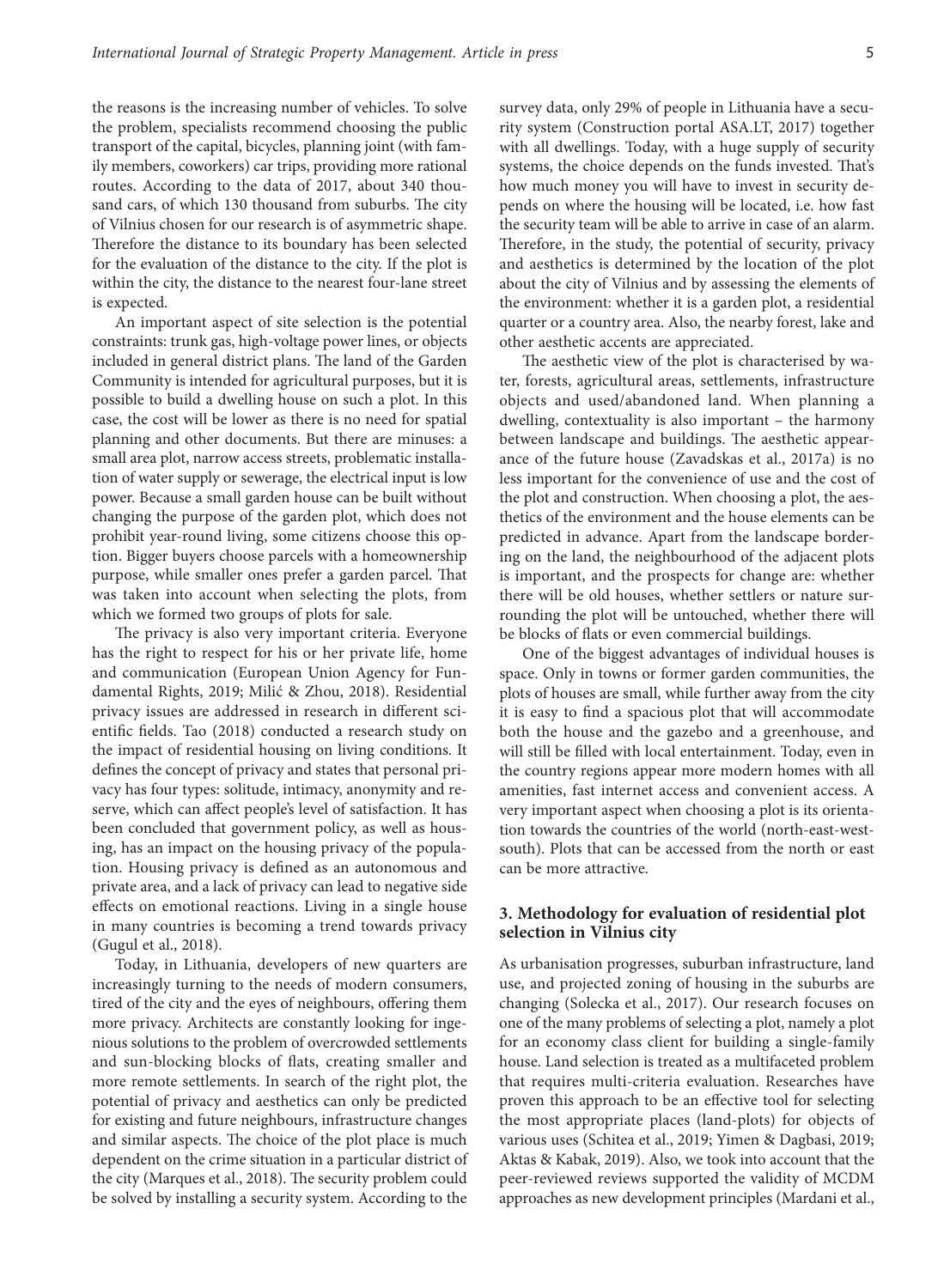2017; Yap et al., 2019). Based on the experience of other scientists, when formulating the problem of plot selection, we planned the research stages:

- Choosing alternatives,
- Choosing a research method,
- Selection of experts,
- Selection of criteria and determination of weights,
- Evaluation of alternatives by MCDM method.

Determining the best alternative from the options available is a difficult task. This fact depends on the user's priorities, which may change over time. Therefore, it is important to consider all the features that influence the alternatives carefully. According to the data of the State Enterprise "Center of Registers", about 100 plots were bought on average in Vilnius during the last six months. To select the plot alternatives, we interviewed those single-family homeowners who purchased the plots based on advertisements. Over 70% of the respondents used the services of Aruodas, the most visited real estate portal in Lithuania (Aruodas, 2019). The information in this free portal was the basis for choosing alternatives. Therefore, to determine the alternatives of the problem to be solved, we classified the plots to select a certain set of these objects. Group analysis or grouping is a method used for grouping object sets. A group or cluster is created in which objects belonging to a group are more similar to one another than in other groups (Rokach & Maimon, 2005). Research has identified the impact of housing and job choices on the urban structure in surveys using a representative sample (Acheampong, 2018). A cluster sampling (Zhao et al., 2019) is used to classify large-scale data and the ability of each sample category to access the sample.

In Vilnius and its suburbs, the population of the plots is heterogeneous, so in our study, the plots sold in Vilnius and suburbs were divided into groups depending on the price, position to Vilnius city centre and destination. Agricultural plots were not selected. After cluster sampling, we created two groups of plots: community gardens and residential. In a simple sample, nine plots-alternatives were selected from the nest set (Figures 1 and 2, Table 1): 3 plots in gardens, 6 − residential plots. We have limited the price of the plot − up to 2.2 thousand euros for one are the distance to the Vilnius border − 23 km.

Alternatives can be evaluated using a variety of multi-criteria decision methods that combine sustainability considerations and thus, contradictory criteria. Having evaluated the review study (Mardani et al., 2017) of applying a combination of WASPAS and SWARA approaches to analogous and similar tasks, we consider these to be appropriate in the particular case, i.e. plot for individual house selection.

Taking into account that the plot and the house are selected in Vilnius or its suburbs, all the experts and surveyed persons were selected and invited to Vilnius. Decision-makers and the rest of society need to develop mutual interaction to make reliable decisions. Research

has shown that social criteria are also influenced by economic and environmental criteria, and their determination is linked to the countries involved (Di Cesare et al., 2016). Therefore, to create a list of alternatives and criteria, the experts must be selected very responsibly, taking into account their competences (Miguel et al., 2019).

Since the importance of social criteria is closely related to the context of the application, the perspective of the participants and the stages of the life cycle (Sierra et al., 2018), the chosen experts are residents of single-family houses. In this way, eleven experts were selected and invited to make decisions: seven architects/professors of architectural science, two architects designing single-family houses and two residents (doctor and professor) who are living in single-family houses.

When preparing the theoretical model of the site selection and taking into account the research carried out by the scientists, we proposed and agreed with the experts the criteria be applied when choosing a plot in Vilnius city/suburb. Due to the diversity of land prices in Vilnius city/suburbs, the list of criteria, apart from social criteria, includes the economic aspects of infrastructure, the price of land and distance to Vilnius city centre.

Other possible criteria were considered, such as restrictions: trunk gas, high-voltage power lines or objects included in the general district plans. Because the vendors provide these aspects after reviewing the city or district master plans, they are not included in the list of criteria. It is practically impossible to predict the future infrastructure of a particular plot or the surrounding land, so the valuation was based on the data provided by the sellers. The "fuel cost" criterion was also considered but rejected as the customer's workplace is not covered by the study and may change. The decision was made to evaluate the



Figure 1. Chosen plots-alternatives in Vilnius city/suburb (The image is created according to an open data map, <https://maps.lt>)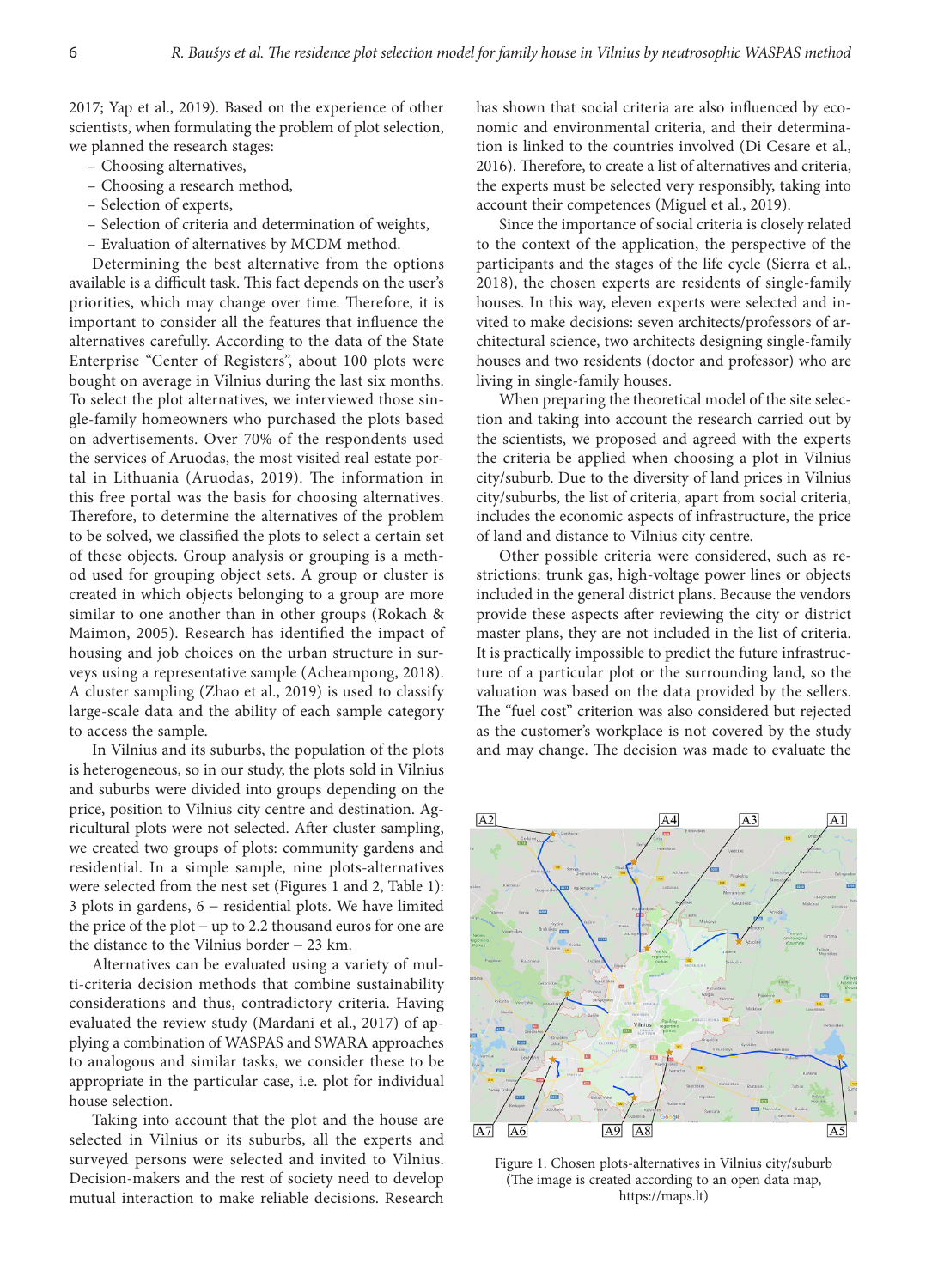

Figure 2. Schemes of alternatives

|  |  | Table 1. Description of alternatives |
|--|--|--------------------------------------|
|--|--|--------------------------------------|

| Alternatives                                       |           | Distance (km) from the nearest |      | Forest      | Lake      | Garden community<br>/ Residential |  |
|----------------------------------------------------|-----------|--------------------------------|------|-------------|-----------|-----------------------------------|--|
|                                                    | Preschool | School                         | Shop | park        | pond      |                                   |  |
| A1, Vilnius, Antakalnis, Nemenčinės road           | 4.1       | 3.9                            | 6.9  | Near forest | Near lake | Garden com.                       |  |
| A2, Vilnius r., Maišiagala town                    | 5.7       | 2.7                            | 3.8  | Near forest |           | Garden com.                       |  |
| A3, Vilnius, Santariškės, Sidabrės str.            | 2.3       | 3.1                            | 1.9  | Near park   |           | Residential                       |  |
| A4, Vilnius r., Pikeliškės village                 | 7.6       | 5.5                            | 7.8  |             | Near lake | Residential                       |  |
| A5, Vilnius r., Kalveliai village, Žaliašilio str. | 1.0       | 1.0                            | 0.8  | Near forest | Near pond | Residential                       |  |
| A6, Vilnius, Trakų Vokė, Jono Švažo str.           | 1.0       | 1.1                            | 1.5  | Near park   |           | Residential                       |  |
| A7, Vilnius, Pilaitė, Platiniškių str.             | 3.6       | 4.1                            | 4.1  | Near forest |           | Residential                       |  |
| A8, Vilnius, Naujininkai                           | 2.1       | 1.3                            | 1.7  | Near forest |           | Residential                       |  |
| A9, Vilnius, Salininkai, Kelmijos Sodų 62 str.     | 0.9       | 1.3                            | 0.8  |             |           | Garden com.                       |  |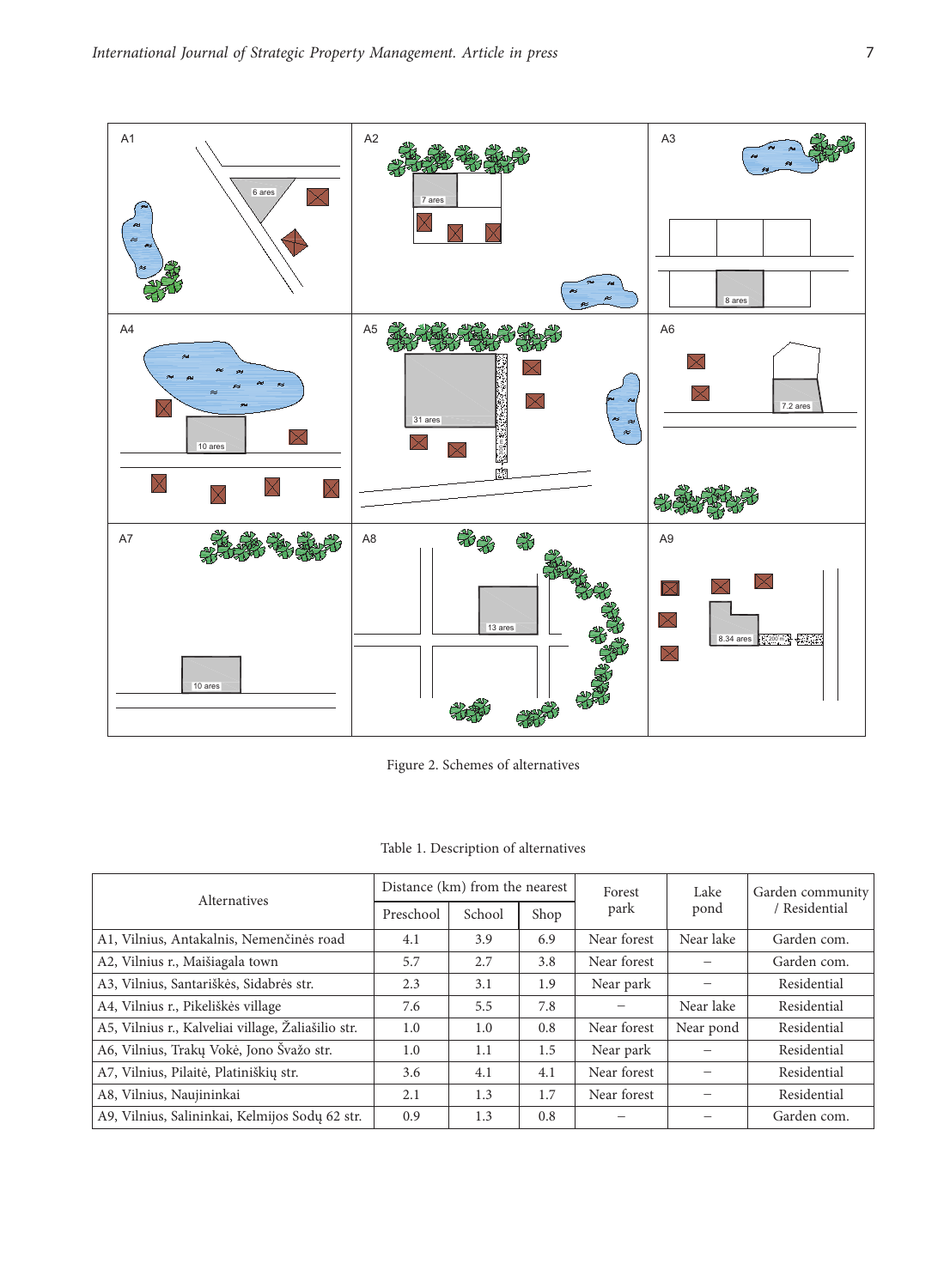

Figure 3. Stages of the selection of a plot in Vilnius city/suburb

task according to the following sustainability criteria: social (privacy, security, aesthetic view, infrastructure), environmental (distance to the centre of Vilnius) and economic (cost of land, infrastructure).

The final steps for the selection of a plot in Vilnius city/suburb are presented in Figure 3.

Although the processes associated with the set criteria, they can vary from country to country, depending on the country's culture and traditions (Tennekes et al., 2015), our model of plot selection can be applied to other cities of a similar culture.

# **4. Selection of the plot location by SWARA and WASPAS-SVNS**

In most cases, the weightings of the criteria are calculated when evaluating alternatives using MCDM methods. Separate criteria that describe the impact of an object on the objective in question can be very diverse and contradictory. Therefore, it is important to select the appropriate methods for multi-criteria and calculation of the weights of the criteria or their combinations. After reviewing the MCDM tools, WASPAS and SWARA be useful in decision-making in different areas: analysing surveys, planning future objects, selecting sites for buildings (Hashemkhani Zolfani et al., 2015; Mardani et al., 2017).

## **4.1. Calculation of criteria weights by SWARA method**

The SWARA (Keršulienė et al., 2010) method for calculating the weight of the criteria is appropriate for the consistency of the method, the small comparison between the criteria, the expert opinion and the evaluation (Stanujkic et al., 2019; Chalekaee et al., 2019; Valipour et al., 2019; Chen et al., 2019).

It's a simple method with clear and understandable logic. The evaluation takes place in two stages. In the first stage, the group of experts agreed and prioritised the criteria during the discussions (Table 2). In the second stage, each expert, apart from others, accepts the assessment criteria according to his or her experience and priorities. The following calculations were used to determine the weights of the criteria:

- average values of comparative importance  $s_i$ ;
- determined importance coefficient

$$
k_j = s_j + 1 \tag{1}
$$

– recalculated average weights of criteria

$$
q_j = \frac{q_{j-1}}{k_j};\tag{2}
$$

– final weights of the criteria set

$$
w_j = \frac{q_j}{\sum_{j=1}^n q_j},\tag{3}
$$

where: *n* is a count of criteria.

Table 4 shows the results of the SWARA method calculation: the mean values of the relative comparative importance of the criteria obtained from Table 3, the relative weighting coefficients of the criteria, the recalculated (intermediate) weights of the criteria and the final criteria weights. The final criteria weights are used in the multicriteria decision-making method WASPAS-SVNS.

Table 2. Sorting criteria by relevance

| $c_1 - c_6$    | Criteria                        | Optimum | Units  |
|----------------|---------------------------------|---------|--------|
| c <sub>1</sub> | Infrastructure                  | max     | Scores |
| c <sub>2</sub> | Distance to Vilnius city border | min     | km     |
| $c_3$          | Price of one are of the plot    | min     | Euro   |
| $c_4$          | Aesthetic view                  | max     | Scores |
| c <sub>5</sub> | Privacy                         | max     | Scores |
| $c_{6}$        | Security                        | max     | Scores |

Table 3. Peer review of the relative importance of the criteria

| Expert         | Pairwise comparison of criteria relative importance |                          |                          |                          |                          |  |  |  |  |  |
|----------------|-----------------------------------------------------|--------------------------|--------------------------|--------------------------|--------------------------|--|--|--|--|--|
|                | $c_{1\leftrightarrow 2}$                            | $c_{2\leftrightarrow 3}$ | $c_{3\leftrightarrow 4}$ | $c_{4\leftrightarrow 5}$ | $c_{5\leftrightarrow 6}$ |  |  |  |  |  |
| 1              | 0.3                                                 | 0.2                      | $\Omega$                 | 0.8                      | $\theta$                 |  |  |  |  |  |
| 2              | 0.3                                                 | 0.1                      | $\mathbf{0}$             | 0.9                      | $\mathbf{0}$             |  |  |  |  |  |
| 3              | 0.4                                                 | 0.3                      | 0.2                      | 0.2                      | $\mathbf{0}$             |  |  |  |  |  |
| $\overline{4}$ | $\mathbf{0}$                                        | 0.9                      | $\mathbf{0}$             | 0.1                      | 0.9                      |  |  |  |  |  |
| 5              | 0.9                                                 | $\mathbf{0}$             | 0.1                      | 0.8                      | 0.1                      |  |  |  |  |  |
| 6              | 0.9                                                 | $\mathbf{0}$             | 0.7                      | 0.5                      | 0.1                      |  |  |  |  |  |
| 7              | $\Omega$                                            | $\mathbf{0}$             | 0.9                      | $\theta$                 | 0.5                      |  |  |  |  |  |
| 8              | 0.9                                                 | 0.1                      | 0.5                      | $\mathbf{0}$             | 0.5                      |  |  |  |  |  |
| 9              | $\Omega$                                            | $\Omega$                 | 0.9                      | $\Omega$                 | 0.8                      |  |  |  |  |  |
| 10             | 0.1                                                 | 0.8                      | $\mathbf{0}$             | 0.7                      | $\mathbf{0}$             |  |  |  |  |  |
| 11             | 0.1                                                 | 0.9                      | 0.1                      | 0.1                      | 0.1                      |  |  |  |  |  |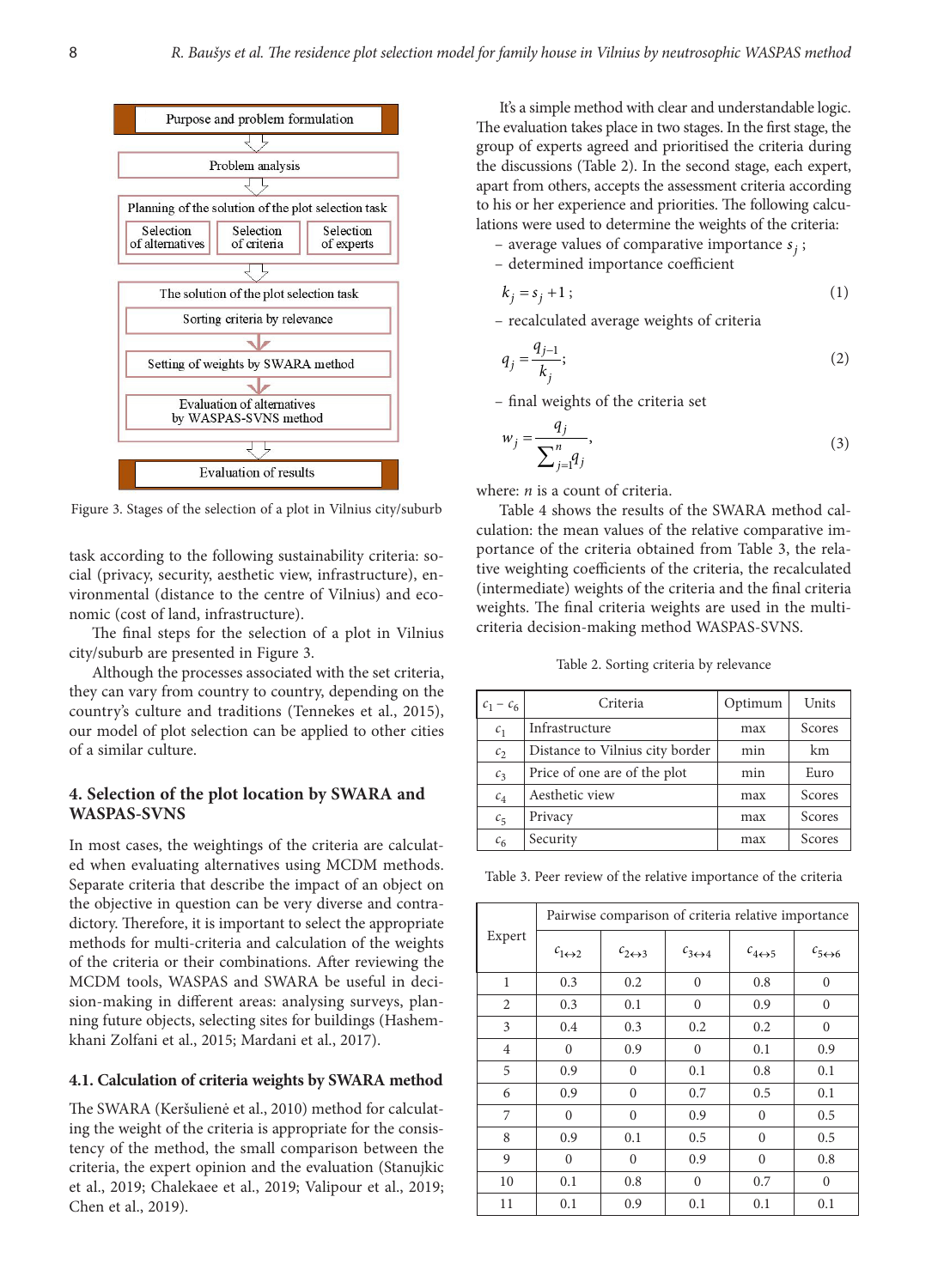| $c_1 - c_6$    | Average values of comparative<br>importance indicators, $s_{j \leftrightarrow j+1}$ | Coefficients of comparative<br>importance indicators, $k_i$ | Recalculated<br>(intermediate) indicators<br>weights, $w_i$ | Final indicators<br>weights, $q_i$ |
|----------------|-------------------------------------------------------------------------------------|-------------------------------------------------------------|-------------------------------------------------------------|------------------------------------|
| c <sub>1</sub> |                                                                                     | 1.000                                                       | 1.000                                                       | 0.302                              |
| c <sub>2</sub> | 0.355                                                                               | 1.355                                                       | 0.738                                                       | 0.223                              |
| $c_3$          | 0.300                                                                               | 1.300                                                       | 0.568                                                       | 0.173                              |
| $c_4$          | 0.309                                                                               | 1.309                                                       | 0.434                                                       | 0.131                              |
| $c_{5}$        | 0.372                                                                               | 1.372                                                       | 0.316                                                       | 0.096                              |
| c <sub>6</sub> | 0.272                                                                               | 1.272                                                       | 0.248                                                       | 0.075                              |
|                |                                                                                     |                                                             | 3.304                                                       |                                    |

Table 4. Determination of criteria weights using SWARA method

Table 5. Criteria and alternatives to weight ratio matrix

| Opti-<br>$c_1 - c_6$<br>mum |     |        | Alternatives |                |                |       |       |      |      |          |      |
|-----------------------------|-----|--------|--------------|----------------|----------------|-------|-------|------|------|----------|------|
|                             |     | Weight | A1           | A <sub>2</sub> | A <sub>3</sub> | A4    | A5    | A6   | A7   | A9<br>A8 |      |
| c <sub>1</sub>              | max | 0.302  | 5.82         | 5.90           | 7.90           | 4.55  | 9.64  | 9.82 | 7.09 | 7.72     | 9.91 |
| c <sub>2</sub>              | min | 0.223  | 6.91         | 22.95          | 1.90           | 11.64 | 21.76 | 2.55 | 5.82 | 1.59     | 3.66 |
| $c_3$                       | min | 0.173  | 1.98         | 0.39           | 1.55           | 1.20  | 0.22  | 1.15 | 1.50 | 2.16     | 0.95 |
| $c_4$                       | max | 0.131  | 4.55         | 6.27           | 7.64           | 9.91  | 9.82  | 4.36 | 4.09 | 7.45     | 4.36 |
| $c_{5}$                     | max | 0.096  | 7.91         | 7.45           | 5.82           | 9.91  | 9.64  | 6.27 | 7.36 | 7.27     | 4.63 |
| $c_{6}$                     | max | 0.075  | 7.09         | 5.00           | 9.55           | 6.45  | 7.36  | 9.09 | 7.00 | 10.00    | 9.72 |

Initial decision matrix for the residential plot problem with criteria weight is presented in Table 5.

## **4.2. Selection of the location of the plot by WASPAS-SVNS method**

The detailed procedure and application of the WASPAS method are described in detail in Zavadskas et al. (2012). Although this is a relatively new MCDM method, several different modifications of the WASPAS method have been made in recent years (Baušys & Juodagalvienė, 2017; Hafezalkotob et al., 2018; Pamucar et al., 2019).

Since the expert leads to the criteria weight determination process, the SWARA method is found to be the most effective in the valuation sense. The WASPAS method includes two of the most popular objectives. Therefore, this method provides additional numerical stability. Due to the novelty and relevance of the method and its modifications, the developed WASPAS-SVNS extension is used to solve the problem.

This MCDM problem can be solved using WASPAS-SVNS extension of WASPAS method based on the singlevalued neutrosophic set. Then the plot selection problem can be described in the next few steps:

1. The initial information is an expert evaluation of the  $i^{th}$  ithalternative and the  $j^{th}$  criterion and can be shown as data  $x_{ij}$ ,  $i = 1,2,...,m; j = 1,2,...,n$ . In this case, the decision matrix will have a form:

$$
X = \begin{bmatrix} x_{11} & x_{12} & \cdots & x_{1n} \\ x_{21} & x_{22} & \cdots & x_{2n} \\ \vdots & \vdots & \ddots & \vdots \\ x_{m1} & x_{m2} & \cdots & x_{mn} \end{bmatrix} .
$$
 (4)

2. Next, we have to normalise aggregated decision matrix *X* using vector normalisation technique:

$$
\tilde{x}_{ij} = \frac{x_{ij}}{\sqrt{\sum_{i=1}^{m} (x_{ij})^2}}.
$$
\n(5)

3. Then normalised matrix  $\tilde{X}$  is conversed into neutrosophic numbers, what are single-valued and neutrosophic aggregated decision matrix  $\tilde{X}^n$  is calculated. To perform this, we need to create a relationship between single-valued neutrosophic numbers and values of criteria of alternatives, what is shown in Table 6.

Table 6. Crisp to neutrosophic conversion expressions describing the criteria of the alternatives

| Crisp normalized values  | Single-valued neutrosophic<br>numbers |
|--------------------------|---------------------------------------|
| Extremely good (EG)/1.0  | (1.00, 0.00, 0.00)                    |
| Very very good (VVG)/0.9 | (0.90, 0.10, 0.10)                    |
| Very good $(VG)/0.8$     | (0.80, 0.15, 0.20)                    |
| Good (G)/0.7             | (0.70, 0.25, 0.30)                    |
| Medium good (MG)/0.6     | (0.60, 0.35, 0.40)                    |
| Medium $(M)/0.5$         | (0.50, 0.50, 0.50)                    |
| Medium bad (MB)/0.4      | (0.40, 0.65, 0.60)                    |
| Bad (B)/0.3              | (0.30, 0.75, 0.70)                    |
| Very bad (VB)/0.2        | (0.20, 0.85, 0.80)                    |
| Very very bad (VVB)/0.1  | (0.10, 0.90, 0.90)                    |
| Extremely bad (EB)/0.0   | (0.00, 1.00, 1.00)                    |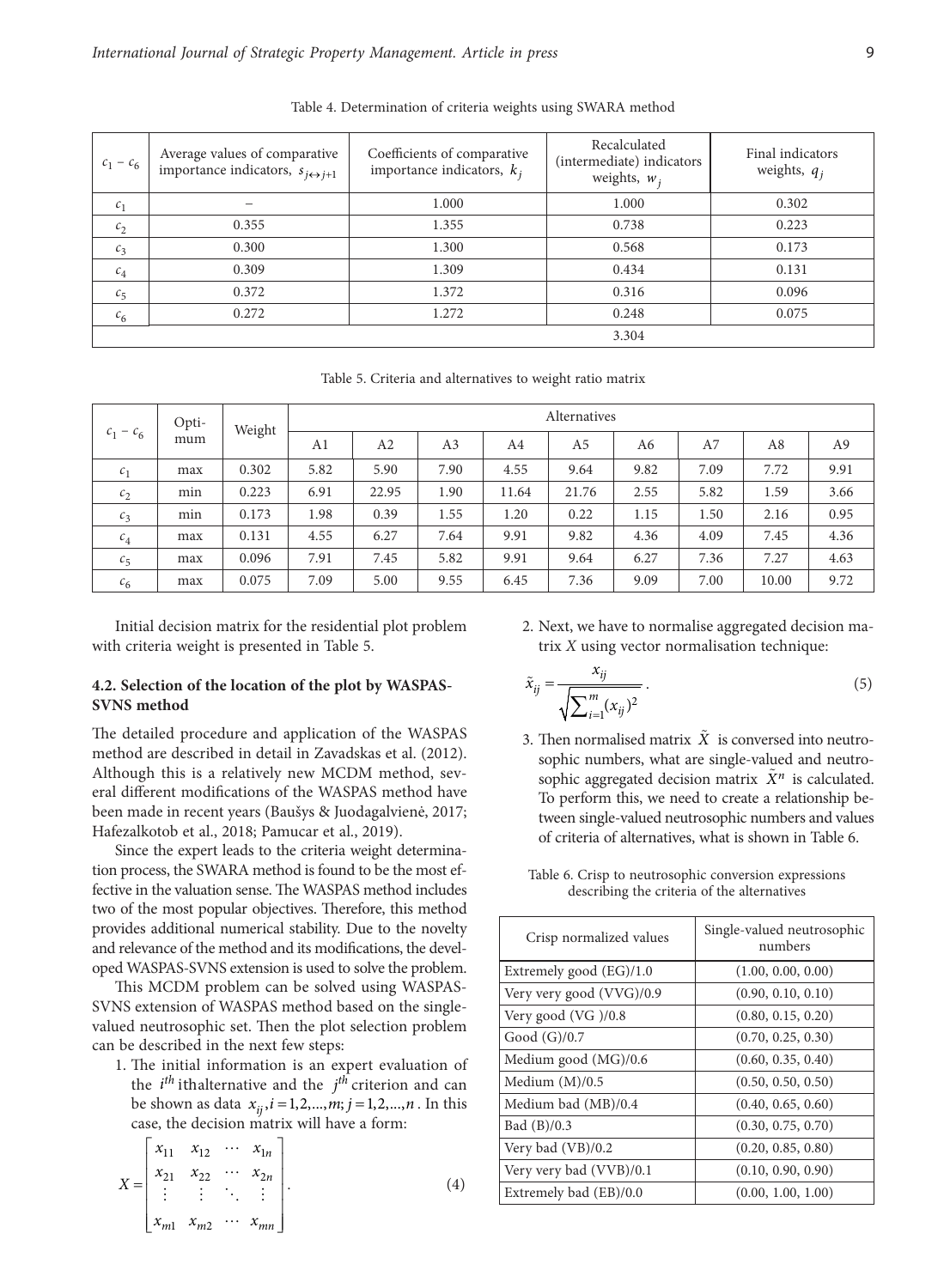4. The first component of the decision depends on sum total relative importance of the alternative *i* and can be calculated using WASPAS-SVNS methodology:

$$
\tilde{Q}_{i}^{(1)} = \sum_{j=1}^{L_{\text{max}}} \tilde{x}_{+ij}^{n} \cdot w_{+j}^{n} + \left(\sum_{j=1}^{L_{\text{min}}} \tilde{x}_{-ij}^{n} \cdot w_{-j}^{n}\right)^{c},\tag{6}
$$

where: values  $\tilde{x}^n_{+ij}$ ,  $w^n_{+j}$  and values  $\tilde{x}^n_{-ij}$ ,  $w^n_{-j}$  are associated with criteria to be maximised and minimised, respectively. The neutrosophic number and real weight number can be multiplied using the equation:

$$
\lambda \tilde{N}_1 = \left(1 - \left(1 - t_1\right)^{\lambda}, i_1^{\lambda}, f_1^{\lambda}\right), \lambda > 0. \tag{7}
$$

The neutrosophic number can be expressed as  $\tilde{N}_1 = (t_1, i_1, f_1)$ , where *t* is membership, *i* – indeterminacy and *t* – non-membership degrees. Two single-valued neutrosophic numbers can be summed:

$$
\tilde{N}_1 \oplus \tilde{N}_2 = (t_1 + t_2 - t_1 t_2, i_1 i_2, f_1 f_2).
$$
\n(8)

The second part of Equation 6 consists of the complementary neutrosophic numbers. They can be described as follows:

$$
\tilde{N}_1^c = (f_1, 1 - i_1, t_1).
$$
\n(9)

5. The second component of the decision using WAS-PAS-SVNS methodology can be calculated:

$$
\tilde{Q}_{i}^{(2)} = \prod_{j=1}^{L_{\max}} \left(\tilde{x}_{+ij}^{n}\right)^{w_{+j}^{n}} \cdot \left(\prod_{j=1}^{L_{\min}} \left(\tilde{x}_{-ij}^{n}\right)^{w_{-j}^{n}}\right)^{c}.
$$
 (10)

Terms in this equation mean the same as in 6. Two neutrosophic numbers can be multiplied as follows

$$
\tilde{N}_1 \otimes \tilde{N}_2 = (t_1 t_2, i_1 + i_2 - i_1 i_2, f_1 + f_2 - f_1 f_2).
$$
 (11)

6. We can rank alternatives using WASPAS-SVNS approach after final calculation objective by the equation:

$$
\tilde{Q}_i = 0.5 \tilde{Q}_i^{(1)} + 0.5 \tilde{Q}_i^{(2)}.
$$
\n(12)

7. The score function  $S(\tilde{Q}_i)$  is calculated for all alternatives  $i = 1, 2, \ldots, m$  to be ranked in the last step.

$$
S(\tilde{N}_A) = \frac{3 + t_A - 2i_A - f_A}{4},
$$
\n(13)

and we can evaluate alternatives sorting them in descending order *Qi* , *i=1, 2, …, m.*

#### **4.3. Numerical example**

Here we will show an example of a choice of a residential house in the selected plot using MCDM framework. After performing 2 and 3 steps of WASPAS-SVNS method, we get neutrosophic aggregated decision matrix shown in Table 7.

Results of 4−7 steps of described WASPAS-SVNS method presented in Table 8 where the final ranking of alternatives performed using score functions, according to Eq (13).

According to the calculations of WASPAS-SVNS, the best place for the erection of a residential house was determined, and it is an alternative A6. Even though the price of the plot is average (compared to other alternatives) and the aesthetics of the area are expertly assessed both poorly, the evaluation of the infrastructure and the distance to the city of Vilnius resulted in the good position in the ranking queue. The plot is located in the city limits of Vilnius, close to Trakų Vokė manor park, but far enough from the four-lane streets of the city, next to the paved access, with the existing and expanding area infrastructure, as there are many new houses in the neighbourhood.

Table 7. The aggregated decision matrix  $\tilde{X}^n$  after the neutrosophication step

|           |          |          |          |          | Alternatives |          |          |          |                |
|-----------|----------|----------|----------|----------|--------------|----------|----------|----------|----------------|
|           | A1       | A2       | A3       | A4       | A5           | A6       | A7       | A8       | A <sub>9</sub> |
| $c_1$ max | (0.2483, | (0.2518, | (0.3371, | (0.1941, | (0.4113)     | (0.4190, | (0.3025, | (0.3294, | (0.4229,       |
|           | 0.8017,  | 0.7982,  | 0.7129,  | 0.8529,  | 0.6330       | 0.6215,  | 0.7475,  | 0.7206,  | 0.6157,        |
|           | 0.7517)  | 0.7482)  | 0.6629)  | 0.8059)  | 0.5887       | 0.5810)  | 0.6975)  | 0.6706)  | 0.5771)        |
| $c_2$ min | (0.1960, | (0.6509, | (0.0539, | (0.3301, | (0.6171,     | (0.0723, | (0.1651, | (0.0451, | (0.1038,       |
|           | 0.8520,  | 0.2991,  | 0.9461,  | 0.7199,  | 0.3329,      | 0.9277,  | 0.8675,  | 0.9549.  | 0.8981,        |
|           | 0.8040)  | 0.3491)  | 0.9461)  | 0.6699   | 0.3829       | 0.9277)  | 0.8349)  | 0.9549)  | 0.8962)        |
| $c_3$ min | (0.4788, | (0.0943, | (0.3748, | (0.2902, | (0.0532,     | (0.2781, | (0.3627, | (0.5223, | (0.2297,       |
|           | 0.5319,  | 0.9057,  | 0.6752,  | 0.7598,  | 0.9468,      | 0.7719,  | 0.6873,  | 0.4666,  | 0.8203,        |
|           | 0.5212)  | 0.9057)  | 0.6252)  | 0.7098)  | 0.9468)      | 0.7219)  | 0.6373)  | 0.4777)  | 0.7703)        |
| $c_4$ max | (0.2212, | (0.3048, | (0.3713, | (0.4817, | (0.4773,     | (0.2119, | (0.1988, | (0.3621, | (0.2119,       |
|           | 0.8288,  | 0.7452,  | 0.6787,  | 0.5275,  | 0.5340,      | 0.8381,  | 0.8506,  | 0.6879,  | 0.8381,        |
|           | 0.7788   | 0.6952)  | 0.6287)  | 0.5183)  | 0.5227)      | 0.7881)  | 0.8012)  | 0.6379)  | 0.7881)        |
| $c_5$ max | (0.3500, | (0.3296, | (0.2575, | (0.4385, | (0.4265,     | (0.2774, | (0.3256, | (0.3217, | (0.2048,       |
|           | 0.7000,  | 0.7204,  | 0.7925,  | 0.5923,  | 0.6102,      | 0.7726,  | 0.7244,  | 0.7283,  | 0.8452,        |
|           | 0.6500)  | 0.6704)  | 0.7425)  | 0.5615)  | 0.5735)      | 0.7226   | 0.6744)  | 0.6783)  | 0.7952)        |
| $c_6$ max | (0.2923, | (0.2061, | (0.3937, | (0.2659, | (0.3034,     | (0.3748, | (0.2886, | (0.4123, | (0.4007,       |
|           | 0.7577,  | 0.8439,  | 0.6563,  | 0.7841,  | 0.7466,      | 0.6752,  | 0.7614,  | 0.6316,  | 0.6489,        |
|           | 0.7077)  | 0.7939)  | 0.6063)  | 0.7341)  | 0.6966       | 0.6252)  | 0.7114)  | 0.5877)  | 0.5993)        |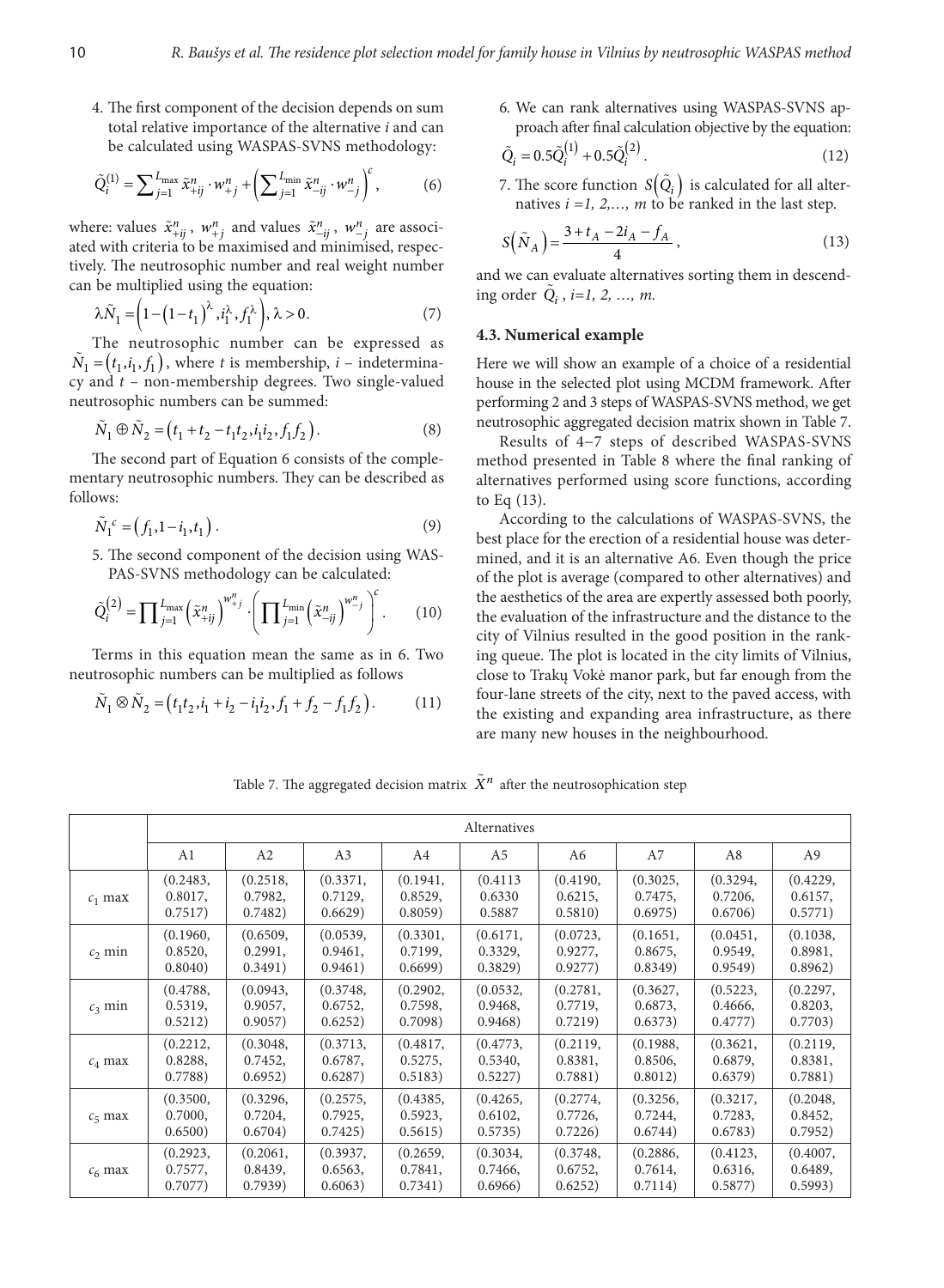|                   |                                | Alternatives                   |                                |                                |                                |                                |                                |                                |                                |  |  |  |
|-------------------|--------------------------------|--------------------------------|--------------------------------|--------------------------------|--------------------------------|--------------------------------|--------------------------------|--------------------------------|--------------------------------|--|--|--|
|                   | A1                             | A <sub>2</sub>                 | A <sub>3</sub>                 | A4                             | A5                             | A6                             | A7                             | A8                             | A <sub>9</sub>                 |  |  |  |
| $\tilde{Q}^{(1)}$ | (0.8558,<br>0.1335,<br>0.1442) | (0.7084,<br>0.3424,<br>0.2916) | (0.9309,<br>0.0650,<br>0.0691) | (0.8423,<br>0.1376,<br>0.1577) | (0.7819,<br>0.2566,<br>0.2181) | (0.9439,<br>0.0523,<br>0.0561) | (0.8926,<br>0.0939,<br>0.1074) | (0.9055,<br>0.1035,<br>0.0945) | (0.9412,<br>0.0548,<br>0.0588) |  |  |  |
| $\tilde{Q}^{(2)}$ | (0.1626,<br>0.8589,<br>0.8374) | (0.1611,<br>0.8613,<br>0.8389) | (0.1966,<br>0.8243,<br>0.8034) | (0.1729,<br>0.8458,<br>0.8271) | (0.2208,<br>0.7960,<br>0.7792) | (0.1966,<br>0.8237,<br>0.8034) | (0.1710,<br>0.8504,<br>0.8290) | (0.1986,<br>0.8222,<br>0.8014) | (0.1921,<br>0.8285,<br>0.8079) |  |  |  |
| $\ddot{Q}$        | (0.6525,<br>0.3387.<br>0.3475) | (0.5055,<br>0.5430.<br>0.4945) | (0.7644,<br>0.2314,<br>0.2356) | (0.6389,<br>0.3412,<br>0.3611) | (0.5878,<br>0.4519,<br>0.4122) | (0.7876,<br>0.2075.<br>0.2124) | (0.7016,<br>0.2826,<br>0.2984) | (0.7247,<br>0.2918.<br>0.2753) | (0.7821,<br>0.2131,<br>0.2179) |  |  |  |
| $s(\tilde{Q})$    | 0.6569                         | 0.4812                         | 0.7665                         | 0.6489                         | 0.5679                         | 0.7901                         | 0.7095                         | 0.7165                         | 0.7845                         |  |  |  |
| Rank              | 6                              | 9                              | 3                              | 7                              | 8                              |                                | 5                              | $\overline{4}$                 | $\overline{2}$                 |  |  |  |

Table 8. Numerical results of WASPAS-SVNS

# **5. Discussions**

The results obtained by applying WASPAS and SWARA methods show that due to the developed infrastructure and convenient transport links, plots located in or near Vilnius city limits are the most suitable for residential construction (alternatives A6, A9, A3 and A8). At present, factors such as the prospects for urban development are difficult to predict and evaluate. Depending on how the city or district is planned to expand, the master plan and the value of the sites will also change. Recently, the Vilnius City Development Plan (Vilnius 2030, 2018) was prepared and presented, which envisages the southern development of the city. That includes neighbourhoods such as Novice and Dew, which must become cosy, safe and attractive. Particular attention will be paid to the planting of these areas by planting adjacent parks and their public infrastructure. Such solutions can add value to the plots in the Naujininkai (A8) area.

One of the key priorities for the future is urban transport and communication. Many connections, viaducts, bridges, pedestrian and bicycle paths are planned. The reconstruction of the Vilnius-Utena road towards Pikeliškės is underway (Lithuanian Road…, 2018). The highway will be distributed to the intersection with the Vievis-Maišiagala-Nemenčinė road. It is planned to construct intersections of different levels, to build pedestrian overpasses, underground pedestrian crossing, to install a noise reduction wall, to build bicycle paths. The reconstruction of the highway will improve the accessibility of the plots in Pikeliškės (A4), Nemenčinė (A1) and Maišiagala (A9) and raise them to higher positions.

As we can see, the urban development model may increase the value of some plots and raise them in the ranking of plots or vice versa, if for example a higher density of the area is envisaged.

#### **Conclusions**

The selection of a plot for residential construction is an integral part of the sustainability of urban development,

which is a multifunctional problem based on an integrated assessment that is based on expert judgment. Multiple criteria approaches define the goals of sustainable development. These methods allow different interpretations of the interests of different members of society. Real estate agents forecast urban development situations and determine the relative importance of sustainability issues. Exact numbers cannot describe all development goals. Neutrosophic information modelling allows us to present true, indeterminate and false counterparts presented by independent functions. Therefore, the plot selection task must represent methods that represent these correspondences in information modelling.

The original mathematical model of the residence plot selection is presented in the study. This model is constructed including a new set of the criteria. For the solution of this model, the neutrosophic WASPAS method was applied. After evaluating the site selection criteria, the experts chose them according to the procedure mentioned above and processed them using the SWARA method. A case study conducted in Vilnius city/suburb illustrates the proposed methodology with nine land-plots selected for plot analysis. The proposed modelling and solution methodology allow the selection of the land-plot according to criteria that include economic, aesthetic and environmental requirements. The previous studies were mostly focused on the evaluation of economic aspects. However, the results obtained in this research showed that economic aspects do not always determine the ranking and that other aspects could be important too.

Based on the calculated results, the most suitable site location for the Vilnius city inhabitant was chosen, this is the A6 alternative. When evaluating the results, it can be concluded that this plot is the best because of the infrastructure, distance to the Vilnius city border and the price of one are plot. The difference between the alternatives by price per one plot of land is not very significant. Even though the number of cars in families increases, the issues of infrastructure and communication become less significant, the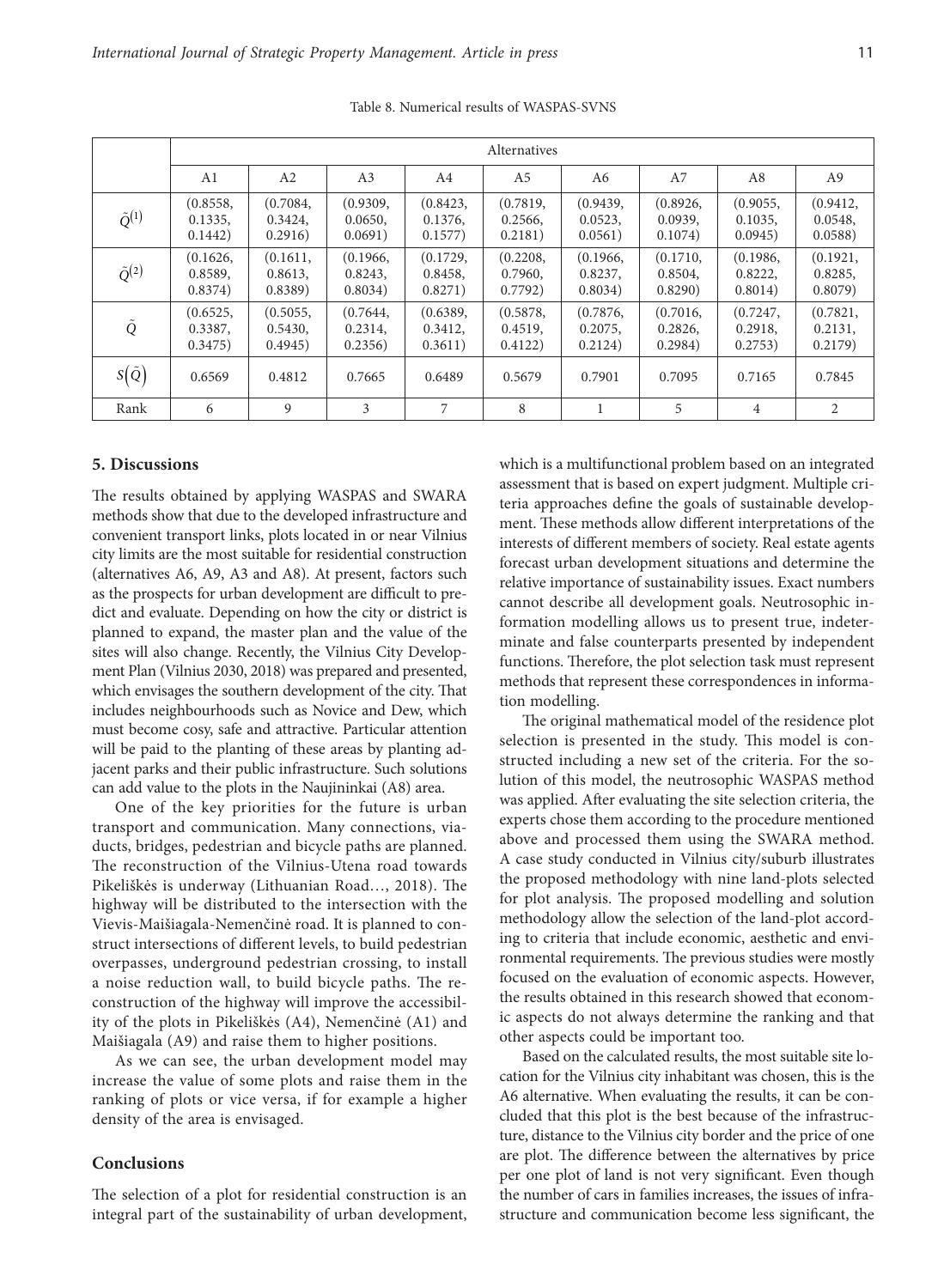distance to the city of Vilnius is the highest in the alternatives of the worst-rated sites. Thus, the most relevant and important criteria influencing the selection of the plot are infrastructure and distance to the boundary of Vilnius city. Multiple criteria methods make decision making easier and should be used to select the optimal site for your house.

The proposed plot selection model could be extended to other MCDM methods to obtain more accurate data. It could also include an assessment of infrastructure, landuse change, and garden plot planning based on a detailed city plan. We are also planning to develop an integrated computerized method for plot selection based on a multicriteria approach. That is considered a limitation of this study and the possibility of further studies in the future.

#### **References**

Acheampong, A. (2018). Towards incorporating location choice into integrated land use and transport planning and policy: a multi-scale analysis of residential and job location choice behavior. *Land Use Policy*, *78*, 397−409.

<https://doi.org/10.1016/j.landusepol.2018.07.007>

- Aktas, A., & Kabak, M. (2019). A hybrid hesitant fuzzy decisionmaking approach for evaluating solar power plant location sites. *Arabian Journal for Science and Engineering*, *44*(8), 7235−7247. <https://doi.org/10.1007/s13369-018-3604-5>
- Allen, J., Piecyk, M., Piotrowska, M., McLeod, F., Cherrett, T., Ghali, K., Nguyen, T., Bektas, T., Bates, O., Friday, A., Wise, S., & Austwick, M. (2018). Understanding the impact of e-commerce on last-mile light goods vehicle activity in urban areas: the case of London. *Transportation Research Part D: Transport and Environment*, *61*, 325−338. <https://doi.org/10.1016/j.trd.2017.07.020>
- Almumar, M. M. S. (2019). Understanding the environmental performance of the Iraqi traditional courtyard house, Is there an order of façades orientation in randomly oriented land plots? *Journal of Building Engineering*, *22*, 140−146. <https://doi.org/10.1016/j.jobe.2018.12.004>
- Aruodas. (2019). *Plots. Vilniaus city granary*. [https://www.aruo](https://www.aruodas.lt/sklypai/)[das.lt/sklypai/](https://www.aruodas.lt/sklypai/) (in Lithuanian)
- Baušys, R., & Juodagalvienė, B. (2017). Garage location selection for residential house by WASPAS-SVNS method. *Journal of Civil Engineering and Management*, *23*(3), 421–429. <https://doi.org/10.3846/13923730.2016.1268645>
- Bausys, R., Cavallaro, F., & Semenas, R. (2019). Application of sustainability principles for harsh environment exploration by autonomous robot. *Sustainability*, *11*(9), 518. <https://doi.org/10.3390/su11092518>
- Baušys, R., Dundulis, G., Kačianauskas, R., Markauskas, D., Rimkevičius, S., Stupak, E., Stupak, S., & Šliaupa, S. (2008). Sensitivity of dynamic behaviour of the FE model: case study for the Ignalina NPP reactor building. *Journal of Civil Engineering and Management*, *14*(2), 121−129. <https://doi.org/10.3846/1392-3730.2008.14.7>
- Bórawski, P., Bełdycka-Bórawska, A., Szymańska, E. J., Jankowski, K. J., & Dunn, J. W. (2019). Price volatility of agricultural land in Poland in the context of the European Union. *Land Use Policy*, *82*, 486−496.

<https://doi.org/10.1016/j.landusepol.2018.11.027>

Bradley, Q., & Sparling, W. (2017). The impact of neighbourhood planning and localism on house-building in England. *Housing, Theory and Society*, *34*(1), 106−118. <https://doi.org/10.1080/14036096.2016.1197852>

- Braulio-Gonzalo, M., Ruá, M. J., & Bovea, M. D. (2018). Exploring residential urban form patterns: a Spanish case study. *International Planning Studies*. <https://doi.org/10.1080/13563475.2018.1552124>
- Bujanda, A., & Fullerton, T. M. (2017). Impacts of transportation infrastructure on single-family property values. *Applied Economics*, *49*(51), 5183−5199. <https://doi.org/10.1080/00036846.2017.1302064>
- Caravaggio, N., Caravella, S., Ishizaka, A., & Resce, G. (2019). Beyond  $CO<sub>2</sub>$ : a multi-criteria analysis of air pollution in Europe. *Journal of Cleaner Production*, *219*, 576−586. <https://doi.org/10.1016/j.jclepro.2019.02.115>
- Cecchini, M., Zambon, I., & Salvati, L. (2019). Housing and the city: a spatial analysis of residential building activity and the socio-demographic background in a Mediterranean city, 1990–2017. *Sustainability*, *11*(2), 375. <https://doi.org/10.3390/su11020375>
- Chalekaee, A., Turskis, Z., Khanzadi, M., Amiri, G. G., & Keršulienė, V. (2019). A new hybrid MCDM model with grey numbers for the construction delay change response problem. *Sustainability*, *11*(3), 776. <https://doi.org/10.3390/su11030776>
- Chen, J., Wang, J., Baležentis, T., Zagurskaitė, F., Streimikiene, D., & Makutėnienė, D. (2018). Multicriteria approach towards the sustainable selection of a teahouse location with sensitivity analysis. *Sustainability*, *10*(8), 2926. <https://doi.org/10.3390/su10082926>
- Chen, W., Panahi, M., Tsangaratos, P., Shahabi, H., Ilia, I., Panahi, S., Li, S., Jaafari, A., & Ahmad, B. B. (2019). Applying population-based evolutionary algorithms and a neuro-fuzzy system for modeling landslide susceptibility. *Catena*, *172*, 212–231. <https://doi.org/10.1016/j.catena.2018.08.025>
- Cheshire, P. (2018). Broken market or broken policy? The unintended consequences of restrictive planning. *Journal Indexing and Metrics*. [https://doi.org/10.1177/002795011824500111](https://doi.org/10.1177%2F002795011824500111)
- Christiansen, C., Eriksen, J. N., & Møller, S. V. (2019). Negative house price co-movements and US recessions. *Regional Science and Urban Economics*, *77*, 382–394. <https://doi.org/10.1016/j.regsciurbeco.2019.06.007>
- Construction and Architecture. (2018). *The implementation of BREEAM and LEED standards systems and certification requires additional investment.* <https://sa.lt/zyma/sertifikavimas/> (in Lithuanian)
- Construction portal ASA.LT. (2017). *Home security systems*. [http://lt.lt.allconstructions.com/portal/categories/10/1/0/1/](%20http://lt.lt.allconstructions.com/portal/categories/10/1/0/1/article/18328/namu-apsaugos-sistemos%20) [article/18328/namu-apsaugos-sistemos](%20http://lt.lt.allconstructions.com/portal/categories/10/1/0/1/article/18328/namu-apsaugos-sistemos%20) (in Lithuanian)
- Dahmen, J., Bergmann, J., & Das, M. (2018). Teardown index: impact of property values on carbon dioxide emissions of single family housing in Vancouver. *Energy and Buildings*, *170*, 95−106. <https://doi.org/10.1016/j.enbuild.2018.03.012>
- Di Cesare, S., Silveri, F., Sala, S., & Petti, L. (2016). Positive impacts in social life cycle assessment: state of the art and the way forward. *International Journal of Life Cycle Assessment*, *23*(3), 406−421. <https://doi.org/10.1007/s11367-016-1169-7>
- Džiugaitė-Tumėnienė, R., Motuzienė, V., Šiupšinskas, G., Čiuprinskas, K., & Rogoža, A. (2017). Integrated assessment of energy supply system of an energy-efficient house. *Energy and Buildings*, *138*, 443−454.

<https://doi.org/10.1016/j.enbuild.2016.12.058>

- Erdogan, M., & Kaya, I. (2019). Prioritizing failures by using hybrid multi criteria decision making methodology with a real case application. *Sustainable Cities and Society*, *45*, 117−130. <https://doi.org/10.1016/j.scs.2018.10.027>
- European Environment Agency. (2015). *European environment: state and outlook 2015 Luxembourg: Publications Office of the*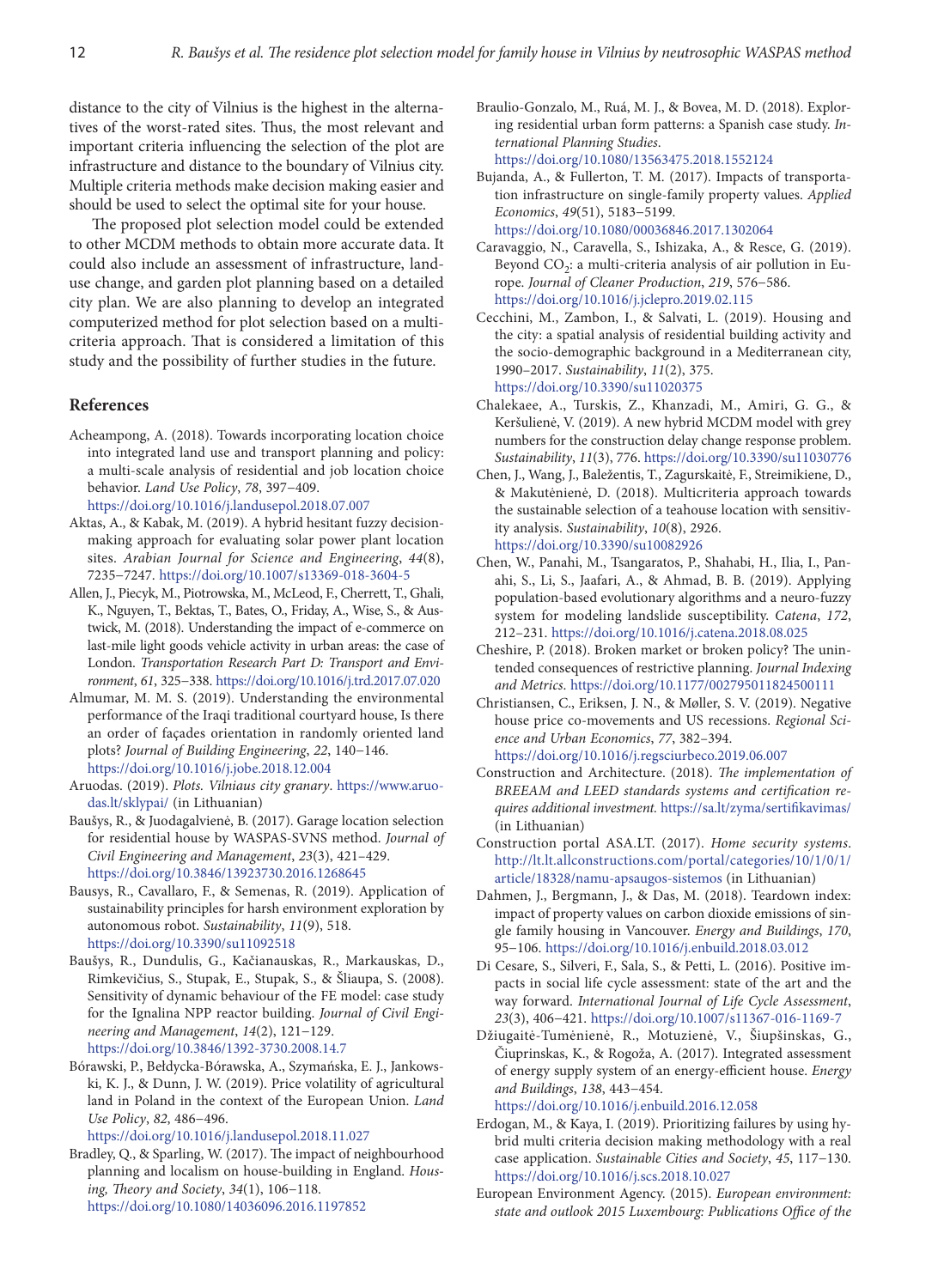*European Union, 2015.* [https://www.eea.europa.eu/soer-2015/](https://www.eea.europa.eu/soer-2015/synthesis/europos-aplinka-bukle-ir-raidos) [synthesis/europos-aplinka-bukle-ir-raidos](https://www.eea.europa.eu/soer-2015/synthesis/europos-aplinka-bukle-ir-raidos) (in Lithuanian)

- European Union Agency for Fundamental Rights. (2019). *EU Charter of Fundamental Rights. Article 7 - Respect for private and family life.* [https://fra.europa.eu/en/charterpedia/](https://fra.europa.eu/en/charterpedia/article/7-respect-private-and-family-life) [article/7-respect-private-and-family-life](https://fra.europa.eu/en/charterpedia/article/7-respect-private-and-family-life)
- Eurostat. (2019). *Eurostat, Statistics Explained. Housing statistics.* [https://ec.europa.eu/eurostat/statistics-explained/index.](https://ec.europa.eu/eurostat/statistics-explained/index.php?title=Housing_statistics) [php?title=Housing\\_statistics](https://ec.europa.eu/eurostat/statistics-explained/index.php?title=Housing_statistics)
- Fatmi, M. R., & Habib, M. A. (2018). Microsimulation of lifestage transitions and residential location transitions within a life-oriented integrated urban modeling system. *Computers, Environment and Urban Systems*, *69*, 87−103. <https://doi.org/10.1016/j.compenvurbsys.2018.01.003>
- Gallent, N., Hamiduddin, I., Stirling, P., & Kelsey, J. (2019). Prioritising local housing needs through land-use planning in rural areas: political theatre or amenity protection? *Journal of Rural Studies*, *66*, 11−20.<https://doi.org/10.1016/j.jrurstud.2019.01.028>
- Glumac, B., Herrera-Gomez, M., & Licheron, J. (2019). A hedonic urban land price index. *Land Use Policy*, *81*, 802−812. <https://doi.org/10.1016/j.landusepol.2018.11.032>
- Gugul, G. N., Koksal, M. A., & Ugursal, V. I. (2018). Technoeconomical analysis of building envelope and renewable energy technology retrofits to single family homes. *Energy for Sustainable Development*, *45*, 159−170. <https://doi.org/10.1016/j.esd.2018.06.006>
- Guidon, S., Wicki, M., Bernauer, T., & Axhausen, K. (2019). The social aspect of residential location choice: on the trade-off between proximity to social contacts and commuting. *Journal of Transport Geography*, *74*, 333−340. <https://doi.org/10.1016/j.jtrangeo.2018.12.008>
- Hafezalkotob, A., Hami-Dindar, A., Rabie, N., & Hafezalkotob, A. (2018). A decision support system for agricultural machines and equipment selection: a case study on olive harvester machines. *Computers and Electronics in Agriculture*, *148*, 207−216. <https://doi.org/10.1016/j.compag.2018.03.012>
- Hashemkhani Zolfani, S., Maknoon, R., & Zavadskas, E. K. (2015). Multiple Nash equilibriums and evaluation of strategies. New application of MCDM methods. *Journal of Business Economics and Management*, *16*(2), 290−306. <https://doi.org/10.3846/16111699.2014.967715>
- Hidalgo, D., Martín-Marroquín, J. M., Corona, F., & Juaristi, J. L. (2018). Sustainable vacuum waste collection systems in areas of difficult access. *Tunnelling and Underground Space Technology*, *81*, 221−227.<https://doi.org/10.1016/j.tust.2018.07.026>
- Hiller, N., & Lerbs, O. W. (2016). Aging and urban house prices. *Regional Science and Urban Economics*, *60*, 276−291. <https://doi.org/10.1016/j.regsciurbeco.2016.07.010>
- Holmes, M. J., Otero, J., & Panagiotidis, T. (2019). Property heterogeneity and convergence club formation among local house prices. *Journal of Housing Economics*, *43*, 1−13. <https://doi.org/10.1016/j.jhe.2018.09.002>
- Humphreys, J., & Ahern, A. (2017). Is travel based residential self-selection a significant influence in modal choice and household location decisions? *Transport Policy*, *75*, 150−160. <https://doi.org/10.1016/j.tranpol.2017.04.002>
- Hussain, M. R. M., Tukiman, I., Zen, I., & Shahli, F. M. (2014). The impact of landscape design on house prices and values in residential development in urban areas. *APCBEE Procedia*, *10*, 316−320. <https://doi.org/10.1016/j.apcbee.2014.10.059>
- Invidiata, A., Lavagna, M., & Ghisi, E. (2018). Selecting design strategies using multi-criteria decision making to improve the sustainability of buildings. *Building and Environment*, *139*, 58−68. <https://doi.org/10.1016/j.buildenv.2018.04.041>
- Kaklauskas, A., Zavadskas, E. K., Banaitis, A., Meidute-Kavaliauskiene, I., Liberman, A., Dzitac, S., Ubarte, I., Binkyte, A., Cerkauskas, J., Kuzminske, A., & Naumcik, A. (2018a). A neuro-advertising property video recommendation system. *Technological Forecasting and Social Change*, *131*, 78−93. <https://doi.org/10.1016/j.techfore.2017.07.011>
- Kaklauskas, A., Zavadskas, E. K., Radzeviciene, A., Ubarte, I., Podviezko, A., Podvezko, V., Kuzminske, A., Banaitis, A., Binkyte, A., & Bucinskas, V. (2018b). Quality of city life multiple criteria analysis. *Cities*, *72*, 82−93. <https://doi.org/10.1016/j.cities.2017.08.002>
- Kamali, M., & Hewage, K. (2017). Development of performance criteria for sustainability evaluation of modular versus conventional construction methods. *Journal of Cleaner Production*, *142*(4), 3592−3606.

<https://doi.org/10.1016/j.jclepro.2016.10.108>

- Kaoula, D., & Bouchair, A. (2020). Identification of the best material-energy-climate compatibility for five ecological houses and the contribution of their impact sources to the overall balance. *Sustainable Cities and Society*, *52*, 101781. <https://doi.org/10.1016/j.scs.2019.101781>
- Karami, S., Karami, E., Buys, L., & Drogemuller, R. (2017). System dynamic simulation: a new method in social impact assessment (SIA). *Environmental Impact Assessment Review*, *62*, 25−34. <https://doi.org/10.1016/j.eiar.2016.07.009>
- Kerimray, A., Suleimenov, B., De Miglio, R., Rojas-Solórzano, L., Torkmahalleh, M. A., & Ó Gallachóir, B. P. (2018). Investigating the energy transition to a coal free residential sector in Kazakhstan using a regionally disaggregated energy systems model. *Journal of Cleaner Production*, *196*, 1532−1548. <https://doi.org/10.1016/j.jclepro.2018.06.158>
- Keršulienė, V., Zavadskas, E. K., & Turskis, Z. (2010). Selection of rational dispute resolution method by applying new stepwise weight assessment ratio analysis (SWARA). *Journal of Business Economics and Management*, *11*(2), 243–258. <https://doi.org/10.3846/jbem.2010.12>
- Kokaraki, N., Hopfe, C. J., Robinson, E., & Nikolaidou, E. (2019). Testing the reliability of deterministic multi-criteria decisionmaking methods using building performance simulation. *Renewable and Sustainable Energy Reviews*, *112*, 991−1007. <https://doi.org/10.1016/j.rser.2019.06.018>
- Konstantinos, I., Georgios, T., & Garyfalos, A. (2019). A decision support system methodology for selecting wind farm installation locations using AHP and TOPSIS: case study in Eastern Macedonia and Thrace region, Greece. *Energy Policy*, *132*, 232−246. <https://doi.org/10.1016/j.enpol.2019.05.020>
- Kulakov, K., & Baronin, S. (2017). Methodical modeling of the investment value of land plots for housing development. *International Science Conference SPbWOSCE-2016 "SMART City"*, *106*, 8. <https://doi.org/10.1051/matecconf/201710608100>
- Law on Municipal Infrastructure Development of the Republic of Lithuania. (2018). *Draft Law on Municipal Infrastructure Development of the Republic of Lithuania* (No. 18-14021). [https://e](https://e-seimas.lrs.lt/portal/legalAct/lt/TAP/4b0e8710f4a311e8b5e8d681eb86525b?positionInSearchResults=7&searchModelUUID=0f9d0c98-695e-498a-8049-e58b45341583)[seimas.lrs.lt/portal/legalAct/lt/TAP/4b0e8710f4a311e8b5e8d68](https://e-seimas.lrs.lt/portal/legalAct/lt/TAP/4b0e8710f4a311e8b5e8d681eb86525b?positionInSearchResults=7&searchModelUUID=0f9d0c98-695e-498a-8049-e58b45341583) [1eb86525b?positionInSearchResults=7&searchModelUUID=0f](https://e-seimas.lrs.lt/portal/legalAct/lt/TAP/4b0e8710f4a311e8b5e8d681eb86525b?positionInSearchResults=7&searchModelUUID=0f9d0c98-695e-498a-8049-e58b45341583) [9d0c98-695e-498a-8049-e58b45341583](https://e-seimas.lrs.lt/portal/legalAct/lt/TAP/4b0e8710f4a311e8b5e8d681eb86525b?positionInSearchResults=7&searchModelUUID=0f9d0c98-695e-498a-8049-e58b45341583) (in Lithuanian)
- Lithuanian Department of Statistics. (2013). *Population and its territorial distribution*. *Lithuanian population and housing census 2011*. Vilnius. <https://www.stat.gov.lt/>(in Lithuanian)
- Lithuanian Road Administration under the Ministry of Transport and Communications. (2018). *Stages of reconstruction of road A14 Vilnius-Utena, 2018.* [https://lakd.lrv.lt/lt/nau](https://lakd.lrv.lt/lt/naujienos/pradedamas-naujas-kelio-a14-vilnius-utena-rekonstravimo-etapas)[jienos/pradedamas-naujas-kelio-a14-vilnius-utena-rekon](https://lakd.lrv.lt/lt/naujienos/pradedamas-naujas-kelio-a14-vilnius-utena-rekonstravimo-etapas)[stravimo-etapas](https://lakd.lrv.lt/lt/naujienos/pradedamas-naujas-kelio-a14-vilnius-utena-rekonstravimo-etapas) (in Lithuanian)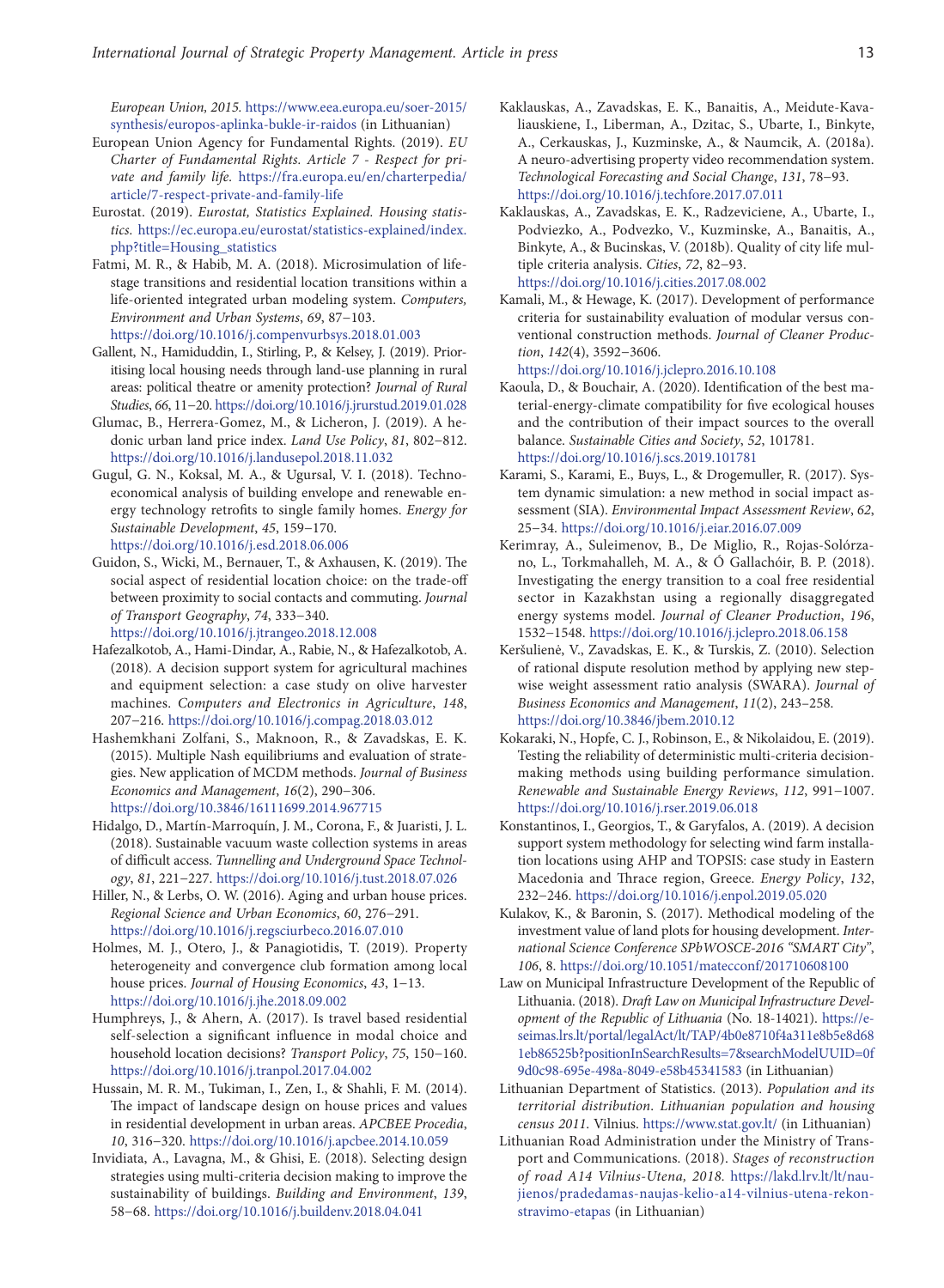Luttik, J. (2000). The value of trees, water and open space as reflected by house prices in the Netherlands. *Landscape and Urban Planning*, *48*, 161−167.

[https://doi.org/10.1016/S0169-2046\(00\)00039-6](https://doi.org/10.1016/S0169-2046(00)00039-6)

Mardani, A., Jusoh, A., Halicka, K., Ejdys, J., Magruk, A., Norulkamar U., & Ahmad, U. (2018). Determining the utility in management by using multi-criteria decision support tools: a review. *Economic Research-Ekonomska Istraživanja*, *31*(1), 1666−1716.

<https://doi.org/10.1080/1331677X.2018.1488600>

- Mardani, A., Nilashi, M., Zakuan, N., Loganathan, N., Soheilirad, S., Saman, M. Z. M., & Ibrahim, O. (2017). A systematic review and meta-analysis of SWARA and WASPAS methods: theory and applications with recent fuzzy developments. *Applied Soft Computing*, *57*, 265−292. <https://doi.org/10.1016/j.asoc.2017.03.045>
- Marques, S. C. R., Ferreira, F. A. F., Meidutė-Kavaliauskienė, I., & Banaitis, A. (2018). Classifying urban residential areas based on their exposure to crime: a constructivist approach. *Sustainable Cities and Society*, *39*, 418−429. <https://doi.org/10.1016/j.scs.2018.03.005>
- Martínez-Bravo, M. M., Martínez-del-Río, J., & Antolín-López, R. (2019). Trade-offs among urban sustainability, pollution and livability in European cities. *Journal of Cleaner Production*, *224*, 651−660. <https://doi.org/10.1016/j.jclepro.2019.03.110>
- Miguel, B. P., Ferreira, F. A. F., Banaitis, A., Banaitienė, N., Meidutė-Kavaliauskienė, I., & Falcão, P. F. (2019). An expanded conceptualization of "smart" cities: adding value with fuzzy cognitive maps. *E*&*M Economics and Management – E*&*M Ekonomie a Management*, *22*(1), 4−21. <https://doi.org/10.15240/tul/001/2019-1-001>
- Milić, J., & Zhou, J. (2018). Residential satisfaction among young people in post-socialist countries: the case of Serbia. *Journal of Housing and the Built Environment*, *33*(4), 715−730. <https://doi.org/10.1007/s10901-017-9579-9>
- Mishra, A. R., & Rani, P. (2018). Interval-valued intuitionistic fuzzy WASPAS method: application in reservoir flood control management policy. *Group Decision and Negotiation*, *27*, 1047−1078. <https://doi.org/10.1007/s10726-018-9593-7>
- Mishra, A. R., Rani, P., Pardasani, K. R., & Mardani, A. (2019). A novel hesitant fuzzy WASPAS method for assessment of green supplier problem based on exponential information measures. *Journal of Cleaner Production*, *238*, 117901. <https://doi.org/10.1016/j.jclepro.2019.117901>
- Mohammed, A., Harris, I., & Govindan, K. (2019). A hybrid MCDM-FMOO approach for sustainable supplier selection and order allocation. *International Journal of Production Economics*, *217*, 171−184.

<https://doi.org/10.1016/j.ijpe.2019.02.003>

- Motuzienė, V., Rogoža, A., Lapinskienė, V., & Vilutienė, T. (2016). Construction solutions for energy efficient singlefamily house based on its life cycle multi-criteria analysis: a case study. *Journal of Cleaner Production*, *112*, 532−541. <https://doi.org/10.1016/j.jclepro.2015.08.103>
- Nie, R., Wang, J., & Zhang, H. (2017). Solving solar-wind power station location problem using an extended weighted aggregated sum product assessment (WASPAS) technique with interval neutrosophic sets. *Symmetry*, *9*(7), 106. <https://doi.org/10.3390/sym9070106>
- Ober-Haus. (2019). *Investment plot: how to choose a plot for successful investment, 2019*. <https://www.ober-haus.lt/> (in Lithuanian)
- Ortiz, J., Fonseca, A., Salom, J., Garrido, N., Fonseca, P., & Russo, V. (2016). Comfort and economic criteria for selecting

passive measures for the energy refurbishment of residential buildings in Catalonia, *Energy and Buildings*, *110*, 195−210. <https://doi.org/10.1016/j.enbuild.2015.10.022>

- Pamucar, D., Chatterjee, K., & Zavadskas, E. K. (2019). Assessment of third-party logistics provider using multi-criteria decision making approach based on interval rough numbers. *Computers* & *Industrial Engineering*, *127*, 383−407. <https://doi.org/10.1016/j.cie.2018.10.023>
- Peng, X., & Dai, J. (2017). Hesitant fuzzy soft decision making methods based on WASPAS, MABAC and COPRAS with combined weights. *Journal of Intelligent* & *Fuzzy Systems*, *33*(2), 1313−1325. <https://doi.org/10.3233/JIFS-17124>
- Petrovic, B., Myhren, J. A., Zhang, X., Wallhagen, M., & Eriksson, O. (2019). Life cycle assessment of a wooden single-family house in Sweden. *Applied Energy*, *251*, 113253. <https://doi.org/10.1016/j.apenergy.2019.05.056>
- Rokach, L., & Maimon, O. (2005). Clustering methods. In *The data mining and knowledge discovery handbook* (pp. 321−352). Springer-Verlag. [https://doi.org/10.1007/0-387-25465-X\\_15](https://doi.org/10.1007/0-387-25465-X_15)
- Saidi, S., Kattan, L., Jayasinghe, P., Hettiaratchi, P., & Taron, J. (2018). Integrated infrastructure systems – a review. *Sustainable Cities and Society*, *36*, 1−11. <https://doi.org/10.1016/j.scs.2017.09.022>
- Schitea, D., Deveci, M., Iordache, M., Bilgili, K., Akyurt, I. Z., & Iordachea, I. (2019). Hydrogen mobility roll-up site selection using intuitionistic fuzzy sets based WASPAS, COPRAS and EDAS. *International Journal of Hydrogen Energy*, *44*(16), 8585−8600. <https://doi.org/10.1016/j.ijhydene.2019.02.011>
- Si, J., Marjanovic-Halburd, L., Nasiri, F., & Bell, S. (2016). Assessment of building-integrated green technologies: a review and case study on applications of multi-criteria decision making (MCDM) method. *Sustainable Cities and Society*, *27*, 106−115. <https://doi.org/10.1016/j.scs.2016.06.013>
- Sierra, L. A., Yepes, V., & Pellicer, E. (2018). A review of multicriteria assessment of the social sustainability of infrastructures. *Journal of Cleaner Production*, *187*, 496−513. <https://doi.org/10.1016/j.jclepro.2018.03.022>
- Soflaei, F., Shokouhian, M., & Zhu, W. (2017). Socio-environmental sustainability in traditional courtyard houses of Iran and China. *Renewable and Sustainable Energy Reviews*, *69*, 1147−1169. <https://doi.org/10.1016/j.rser.2016.09.130>
- Solecka, I., Sylla, M., & Świąder, M. (2017). Urban sprawl impact on farmland conversion in suburban area of Wroclaw, Poland. *IOP Conference Series: Materials Science and Engineering*, *245*. <https://doi.org/10.1088/1757-899X/245/7/072002>
- Stanujkic, D., Karabasevic, D., Zavadskas, E. K., Smarandache, F., & Cavallaro, F. (2019). An approach to determining customer satisfaction in traditional Serbian restaurants. *Entrepreneurship and Sustainability Issues*, *6*(3), 1127−1138. [https://doi.org/10.9770/jesi.2019.6.3\(5\)](https://doi.org/10.9770/jesi.2019.6.3(5))
- Stević, Ž., Pamučar, D., Subotić, M., Antuchevičiene, J., & Zavadskas, E. K. (2018). The location selection for roundabout construction using rough BWM-Rough WASPAS approach based on a new rough Hamy aggregator. *Sustainability*, *10*(8), 2817. <https://doi.org/10.3390/su10082817>
- Tao, L. W. (2018). Survey of the critical issue of the public housing privacy to influence on residents' living condition in Hong Kong. *HBRC Journal*, *14*, 288−293. <https://doi.org/10.1016/j.hbrcj.2016.11.005>
- Tennekes, J., Harbers, A., & Buitelaar, E. (2015). Institutional arrangements and the morphology of residential development in the Netherlands, Flanders and North Rhine-Westphalia. *European Planning Studies*, *23*, 2165−2183. <https://doi.org/10.1080/09654313.2015.1018437>